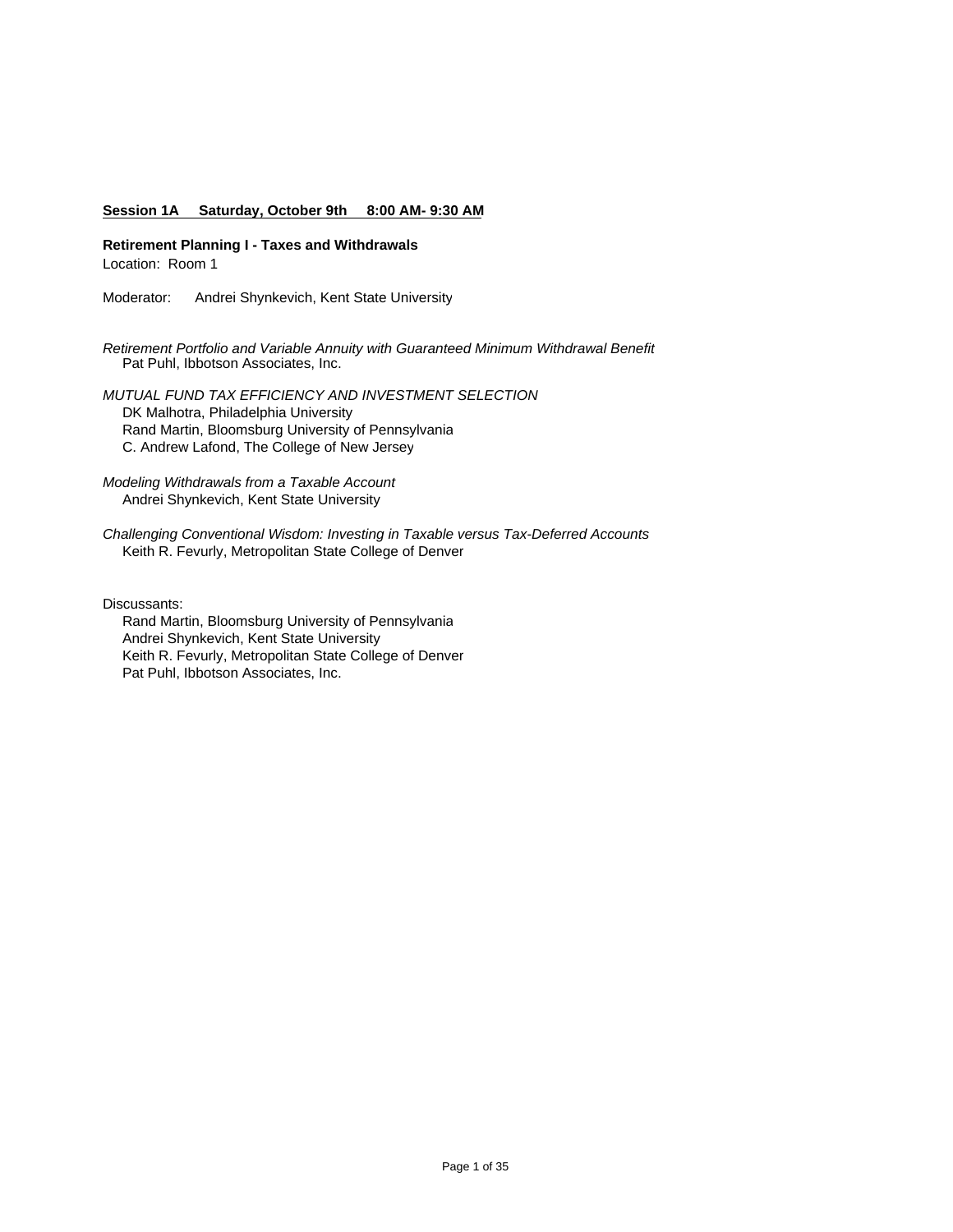#### **Session 1B Saturday, October 9th 8:00 AM- 9:30 AM**

**Financial Education I - Savings Motivation, curricula, research** Location: Room 2

Moderator: Jean M. Lown, Utah State University

*Three Strategies to Motivate People to Invest for Retirement* Jean M. Lown, Utah State University Sharadee L. Allred,

*Financial Issues in Sustainability* Todd Shank, University of Southern Florida St. Petersburg

*Health Care Reform: Opportunities for Service-Learning in the Discipline of Financial Planning* Lance Palmer, University of Georgia

 Joseph W. Goetz, University of Georgia Swarn Chatterjee, University of Georgia

*Teaching Ethics in Financial Planning Courses…part of the problem, part of the solution* Jeanne Haser, Rhode Island College Gregory P. Tapis, Mississippi State University Silvia A. Styles, Rhode Island College

Discussants:

 Todd Shank, University of Southern Florida St. Petersburg Lance Palmer, University of Georgia Jeanne Haser, Rhode Island College Jean M. Lown, Utah State University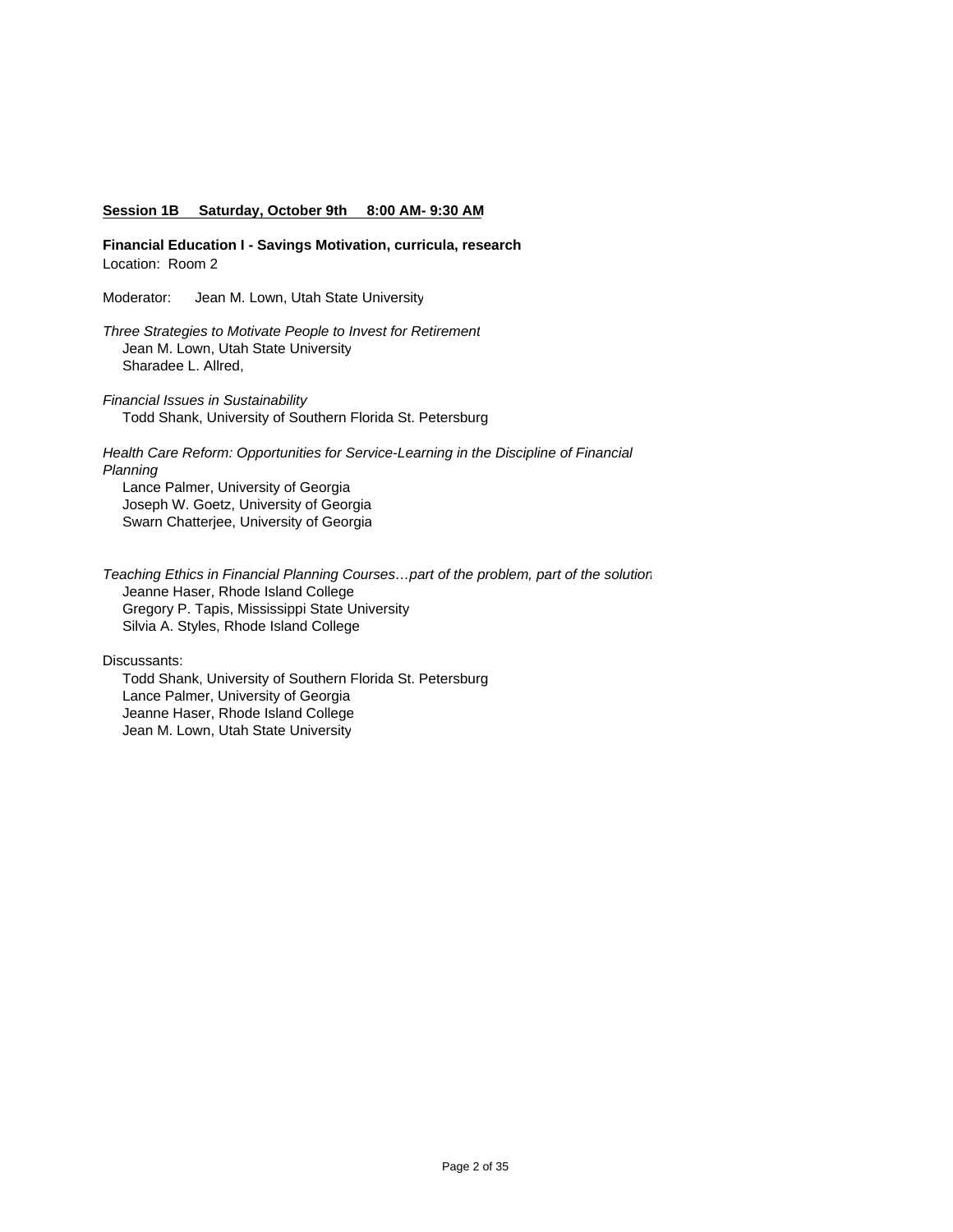#### **Session 1C Saturday, October 9th 8:00 AM- 9:30 AM**

**Financial Planning I - TIPS & Withdrawal Strategies** Location: Room 3

Moderator: Frank Laatsch, The University of Southern Mississippi

*The Effect of Hyperinflation on TIPS and Bonds* Frank Laatsch, The University of Southern Mississippi

*Real Savings+: An Automatic Investment for the Automatic IRA* Mandell Lewis, University of Washington and Aspen Institute Pamela Perun, Raymond O'Mara III , Lisa Mensah

*Tax and Dividend Clientele changes resulting from the Jobs and Growth Tax Relief Reconciliation Act of 2003* Daniel Myers , Texas Tech University Michael Finke, Texas Tech University

*Investment Philosophy and Guiding Principles* Robert D. Higgins, Dalton Financial Services

Discussants:

 Mandell Lewis, University of Washington and Aspen Institute Robert D. Higgins, Dalton Financial Services Frank Laatsch, The University of Southern Mississippi Daniel Myers , Texas Tech University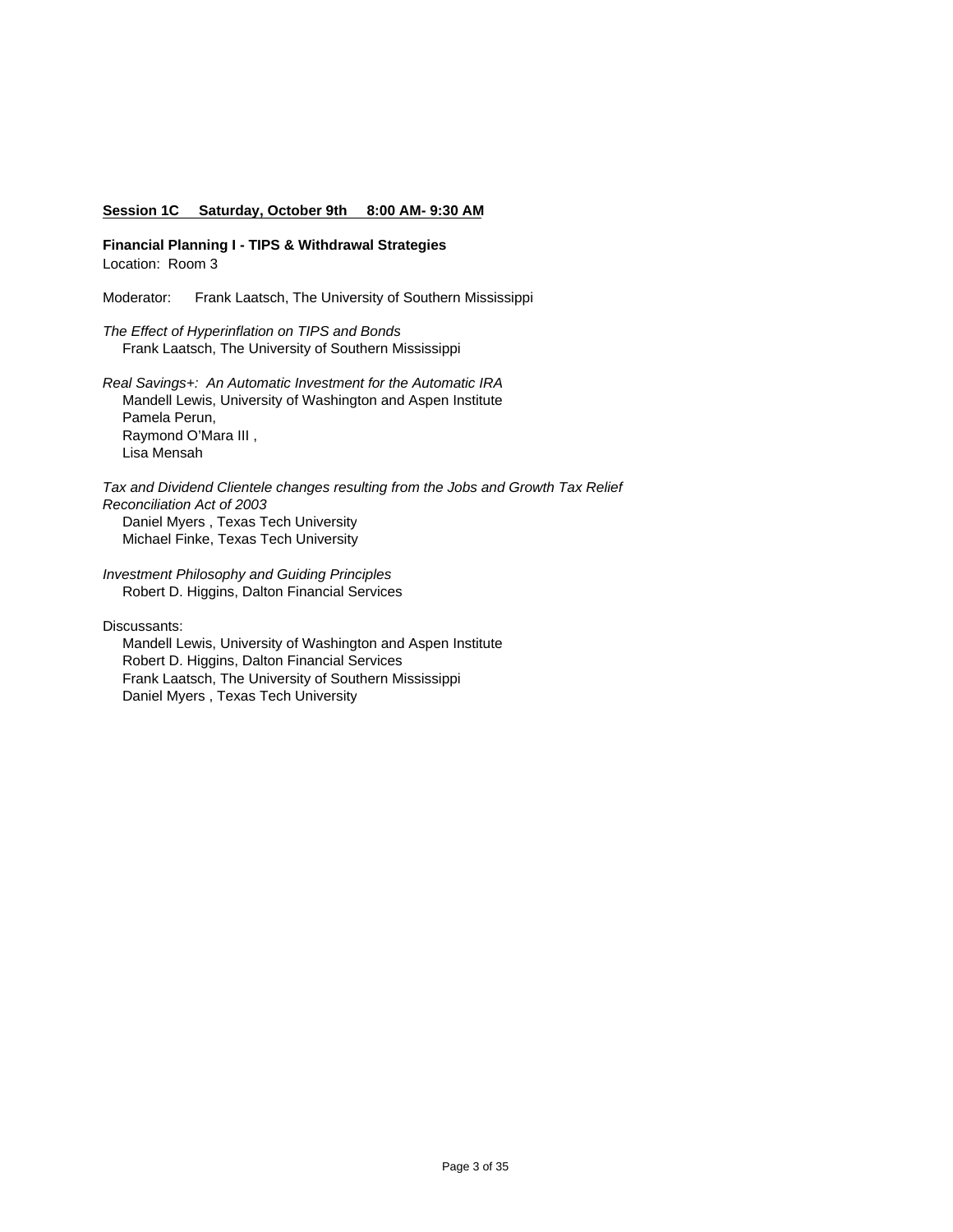### **Session 1D Saturday, October 9th 8:00 AM- 9:30 AM**

**Investment Analysis I - Risk Tolerance**

Location: Room 4

Moderator: Hunter M. Holzhauer\*, Penn State University - Erie

*Five Factor Model for Measuring Financial Risk Tolerance* Hunter M. Holzhauer\*, Penn State University - Erie Robert W. McLeod,

*Sequence Risk: Managing Retiree Exposure to Sequence Risk Through Probability of Failure Based Decision Rules* Larry R Frank Sr., Better Financial Education Joachim Klement, Wellershoff & Partners Ltd. John Mitchell, Central Michigan University

*RISK-TOLERANCE ASSESSMENT AND THE NARRATOR EFFECT*  John E. Grable, Kansas State University Sonya L. Britt, Kansas State University

*Beyond Risk Tolerance: Regret, Overconfidence, and Other Investor Propensities* Carrie H. Pan, Santa Clara University

Discussants:

 John E. Grable, Kansas State University Carrie H. Pan, Santa Clara University Larry R Frank Sr., Better Financial Education Hunter M. Holzhauer\*, Penn State University - Erie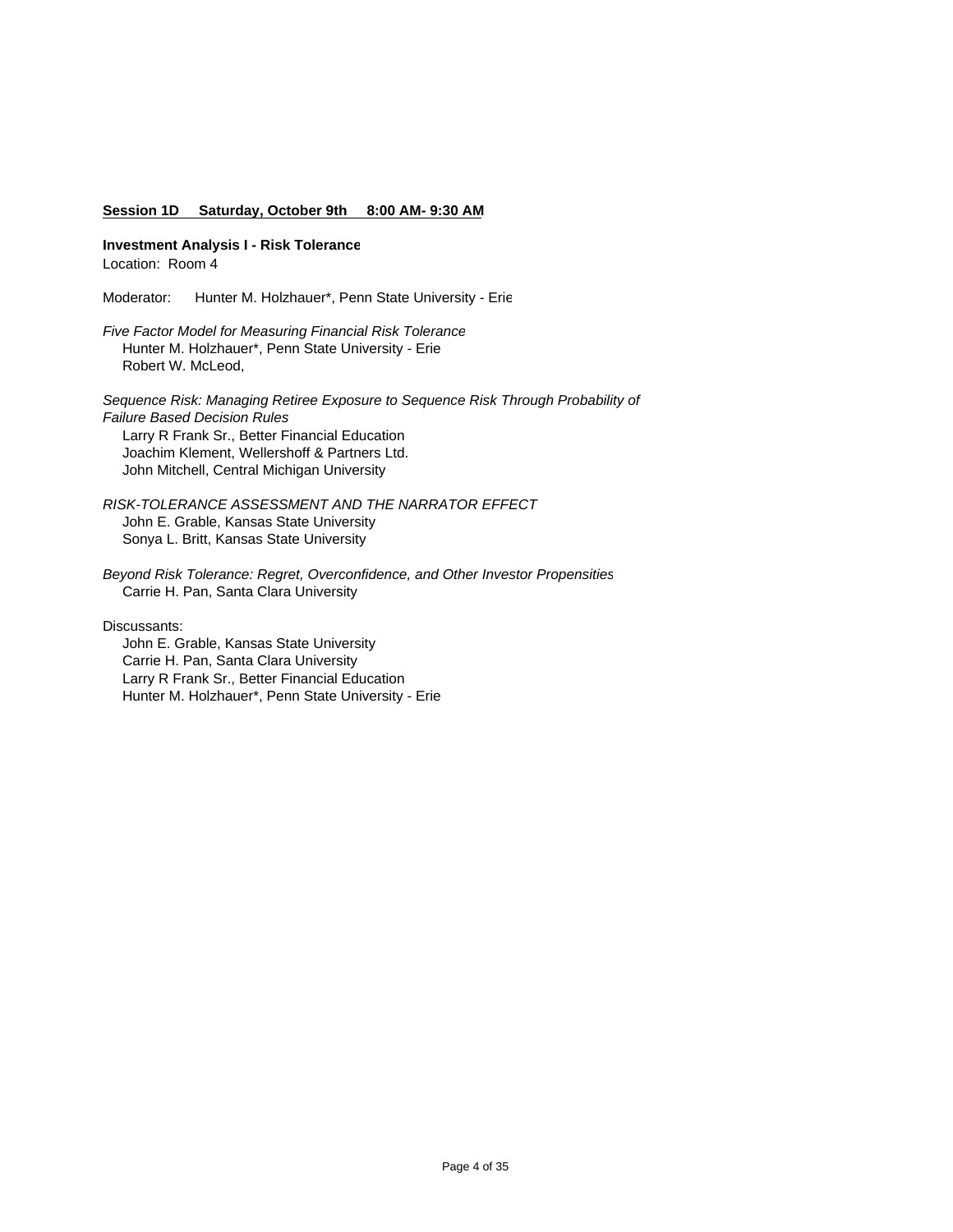### **Session 1E Saturday, October 9th 8:00 AM- 9:30 AM**

**Special Session-- - Panel Discussion of faculty serving on investment boards** Location: Room 5

Moderator:

 William Jennings, Air Force Academy Grady Perdue, Univeristy of Houston-Clear Lake Stuart Michelson, Stetson University

#### **Description:**

Join three long-time AFS members, Grady Perdue, Stuart Michelson and William Jennings, for a discussion of the symbiotic benefits of professors serving on institutional investment boards. Topics include what academics bring to the investment committee, how this benefits the university and lessons for private wealth management. Many aspects of committee-managed investment programs are relevant to personal financial planning. Panelists have a variety of experiences with board-governed investment programs with assets totaling over \$20 billion.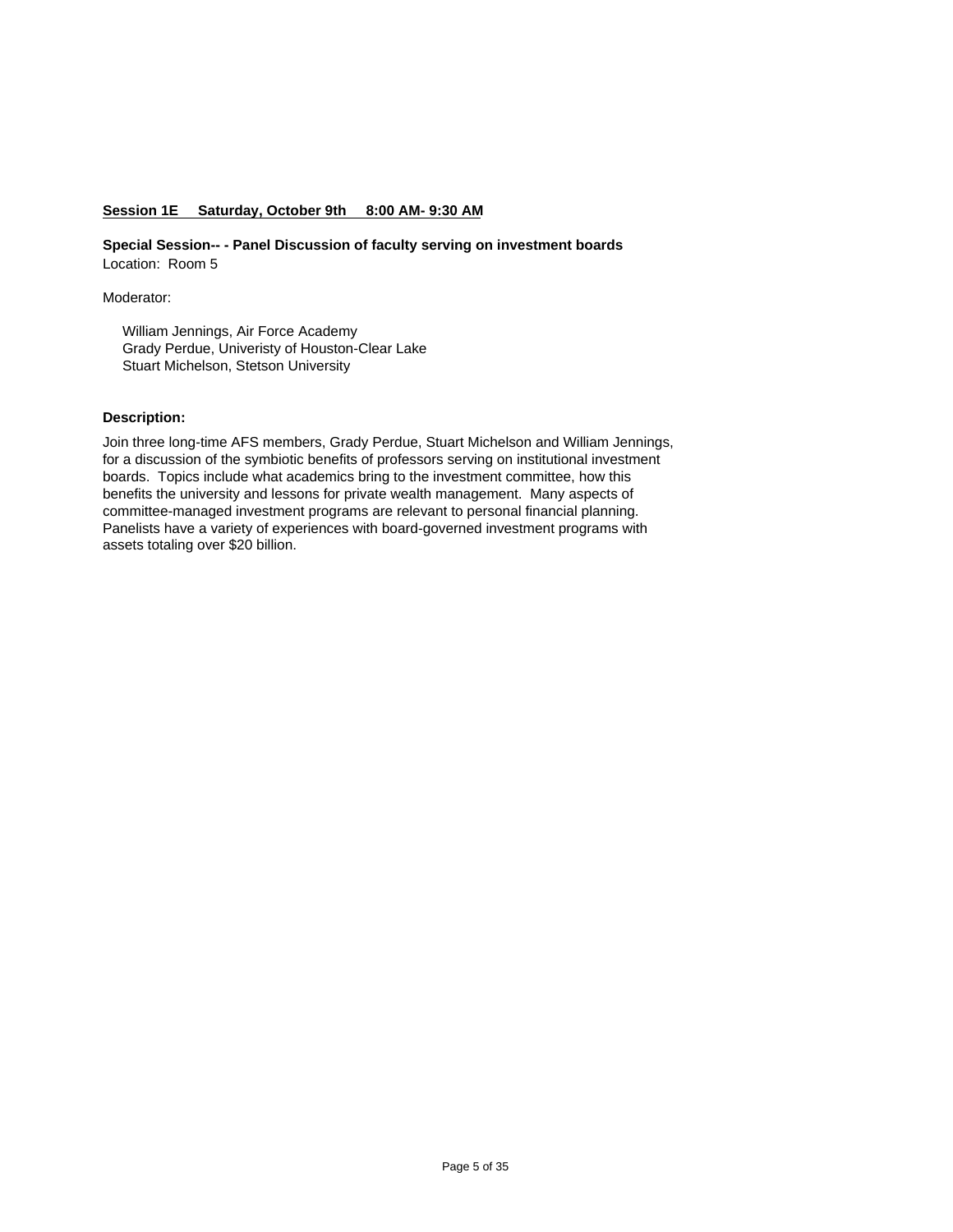#### **Session 2A Saturday, October 9th 10:00 AM - 11:30 AM**

**Retirement Planning II - Strategies for Retirement** Location: Room 1

Moderator: Jodi Letkiewicz, Ohio State University

*Retirement Preparation: Capital Accumulation Ratio Fluctuations over Time* Jodi Letkiewicz, Ohio State University

*Reversing Course From Defined Contribution To Defined Benefit Plans – An Analysis Of Retirement Plan Choice Among Faculty* Raminder Luther, Salem State College Sanjay Kudrimoti,

*Enhanced Dynamic Strategies for Withdrawals* Kenneth Moon, Texas State University William Chittenden, Texas State University Holland Toles, Texas State University

*Impact of the Recession on Financial Planning for Older Pennsylvanians* Caryl Carpenter, Widener University

Discussants:

 Raminder Luther, Salem State College Kenneth Moon, Texas State University Caryl Carpenter, Widener University Jodi Letkiewicz, Ohio State University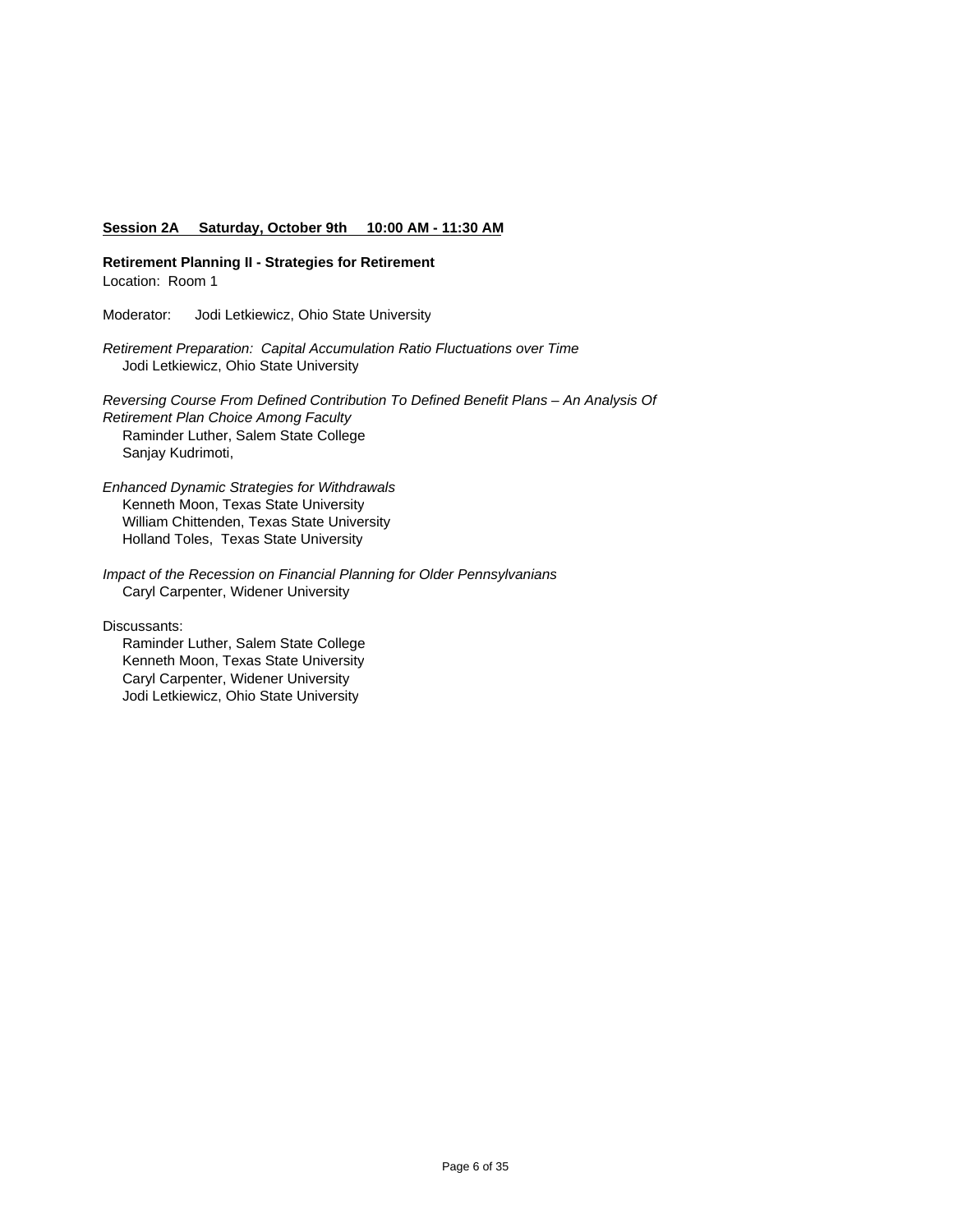#### **Session 2B Saturday, October 9th 10:00 AM - 11:30 AM**

**Financial Education II - Financial Education** Location: Room 2

Moderator: William Chittenden, Texas State University

*Financial Literacy – Where to from Here?* Sharon Taylor, University of Western Sydney Suzanne Wagland, University of Western Sydney

*Determining Who is Financially Literate: Evidence from the 2009 Financial Literacy Assessment Survey.* Sandra Huston, Texas Tech University

*Training Ethical Financial Planners: Using Simulations to Evaluate Ending Wealth with Periodic Contributions* William Chittenden, Texas State University Kenneth Moon, Texas State University Janet Payne, Texas State University

*A Tale of Two Analyses: The Need for Standardized Reporting in Qualitative*  Suzanne Lindamood, Ohio Legislative Service Commission Sherman D. Hanna, Ohio State University

Discussants:

 Sandra Huston, Texas Tech University Sharon Taylor, University of Western Sydney Suzanne Lindamood, Ohio Legislative Service Commission William Chittenden, Texas State University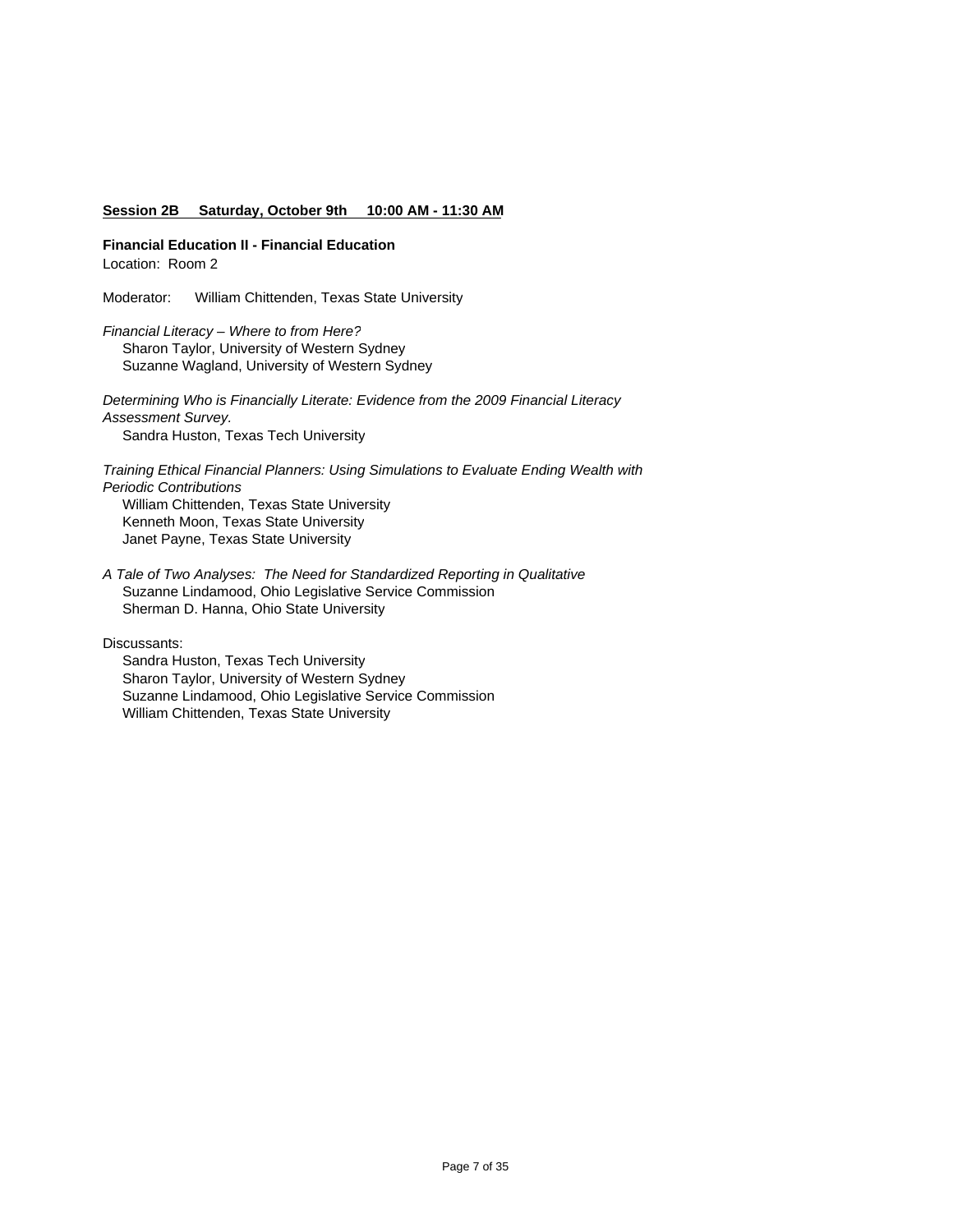#### **Session 2C Saturday, October 9th 10:00 AM - 11:30 AM**

**Financial Planning II - Behavioral Issues in Financial Planning** Location: Room 3

Moderator: Tim Griesdorn, Texas Tech University

*Staying the course: Does financial advice improve investor patience?* Michael Finke, Texas Tech University

*Practical Applications of Neuroeconomics for Financial Advisors to Improve Investor Outcomes* Stacia Hatfield, SEh Inc.

*Does Financial Success Improve Self-esteem?* Tim Griesdorn, Texas Tech University

*Mind Over Money; The Hidden Brain: Recognizing And Addressing Financially Disordered Behaviors* 

Paul T. Klontz, Klontz Consulting Group

Discussants:

 Paul T. Klontz, Klontz Consulting Group Michael Finke, Texas Tech University Stacia Hatfield, SEh Inc. Tim Griesdorn, Texas Tech University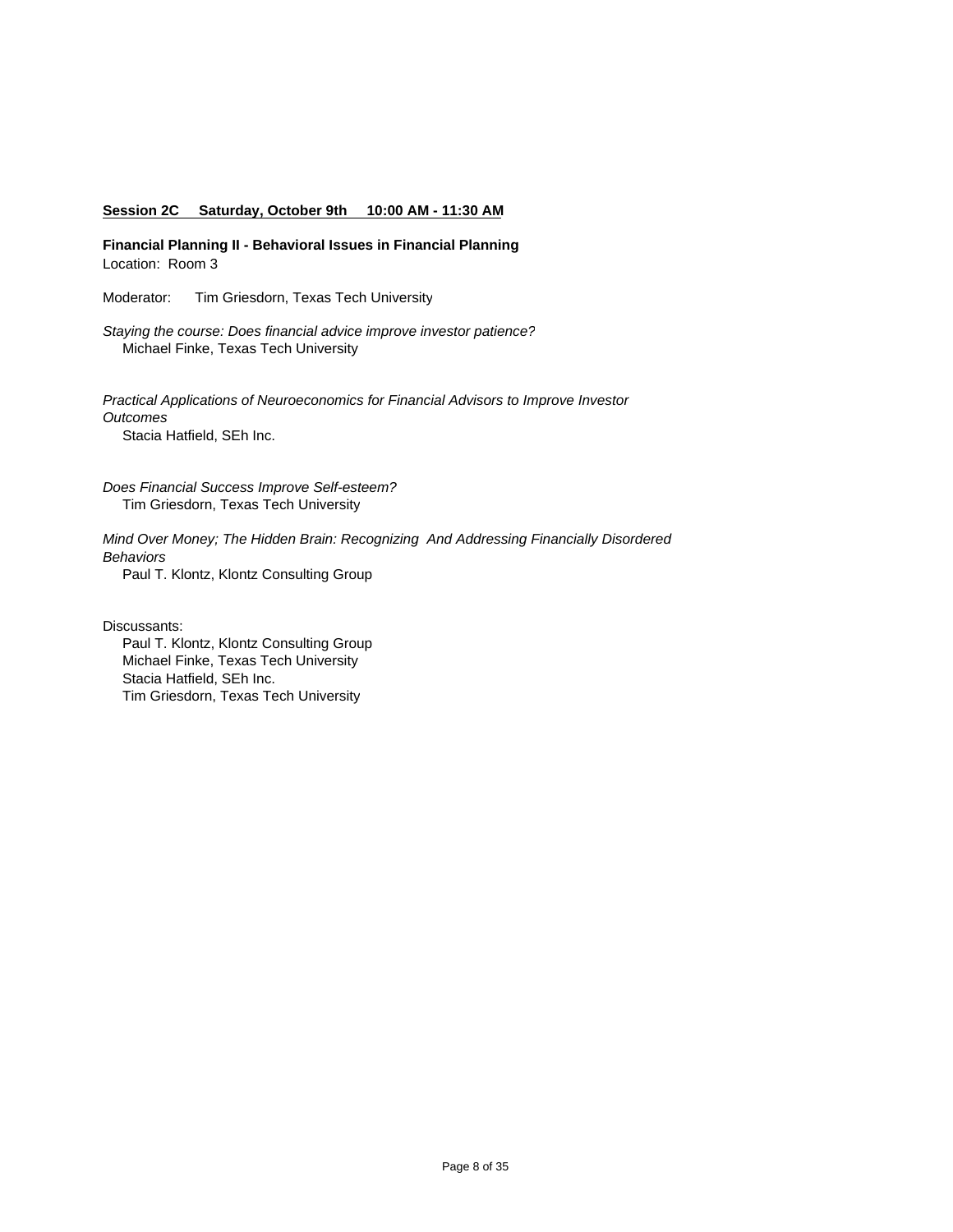#### **Session 2D Saturday, October 9th 10:00 AM - 11:30 AM**

**Investment Analysis II - Hedge Funds, social, Sectors, Asset Classes** Location: Room 4

Moderator: William Jennings, Airforce Academy

*Energy Stocks as a Separate Portfolio Allocation* William Jennings, Airforce Academy

- *Can Typical Households Earn Hedge Fund Returns?* James Chong, California State University, Northridge G. Michael Phillips,
- *The Importance of Sector Constraints* Jeanie Wyatt, South Texas Money Management James Kee, South Texas Money Management

*SCREENING FOR CORPORATE SOCIAL RESPONSIBILITY* John Dravenstott, Ohio University Natalie Chieffe, Ohio University

Discussants:

 John Dravenstott, Ohio University Jeanie Wyatt, South Texas Money Management William Jennings, Airforce Academy James Chong, California State University, Northridge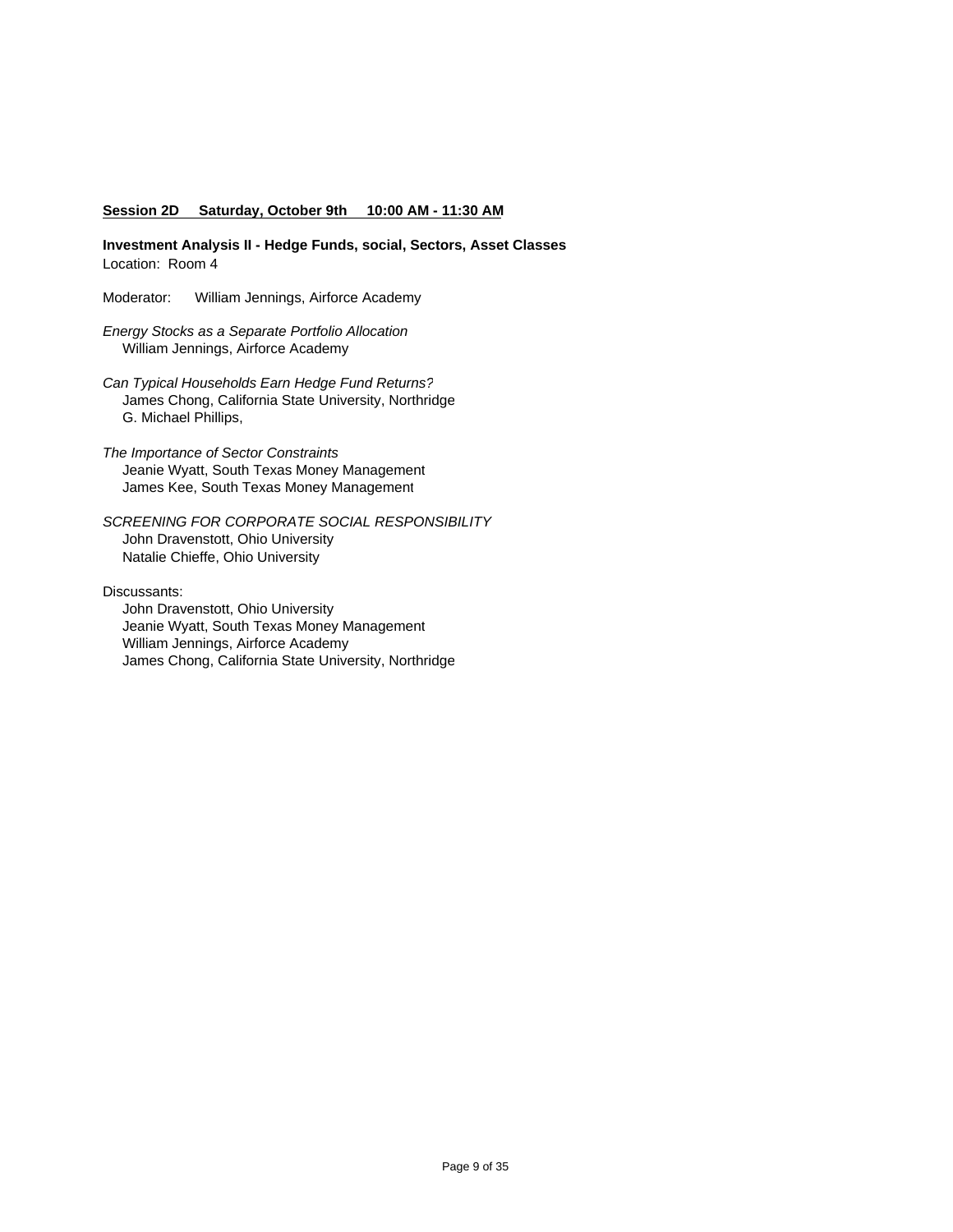# **Session 2E Saturday, October 9th 10:00 AM - 11:30 AM**

**Special Session-- - Panel Discussion on Research Topics of Interest to Practitioners and Academics** Location: Room 5

Stuart Michelson, Stetson University

 Ruth Lytton, Virginia Tech Guy Cumbie, Cumbie Advisor Services David Yeske, Yeske Buie

# **Description:**

During this session the panel and audience will brainstorm research ideas that have practical use to practitioners. Panel members will suggest a number of research ideas and involve the audience in a discussion of the most relevant research topics.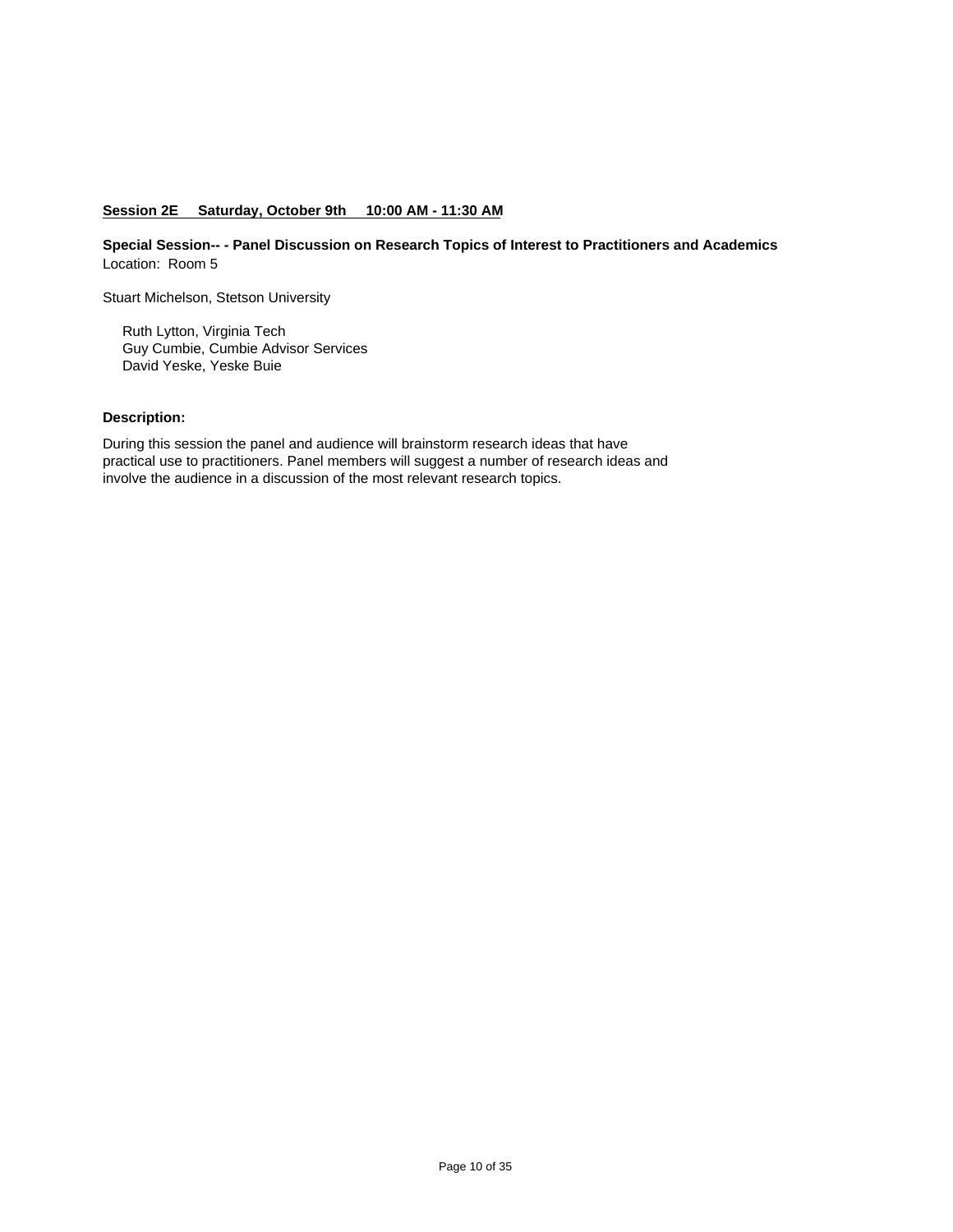### **Session 3A Saturday, October 9th 1:15 PM -2:45 PM**

**Retirement Planning III - Estate Planning and Taxes** Location: Room 1

Moderator: Jeff Whitworth,, University of Houston-Clear Lake

*Tax-Efficient Stock Investing Using Taxable Accounts* Jeff Whitworth,, University of Houston-Clear Lake Joseph McCormack, University of Houston-Clear Lake

*Liquidity Analysis: Are Hyperbolic Consumers Likely to Have Sufficient Emergency Funds?* Shaun Pfeiffer, Texas Tech University Benjamin Cummings, Texas Tech University

*Mediation A Preventative Approach to Estate Planning* Grace C. Allen, Western Carolina University

*Roth Conversion and Estate Planning*

V. Sivarama Krishnan, University of Central Oklahoma

Discussants:

 Grace C. Allen, Western Carolina University V. Sivarama Krishnan, University of Central Oklahoma Jeff Whitworth,, University of Houston-Clear Lake Shaun Pfeiffer, Texas Tech University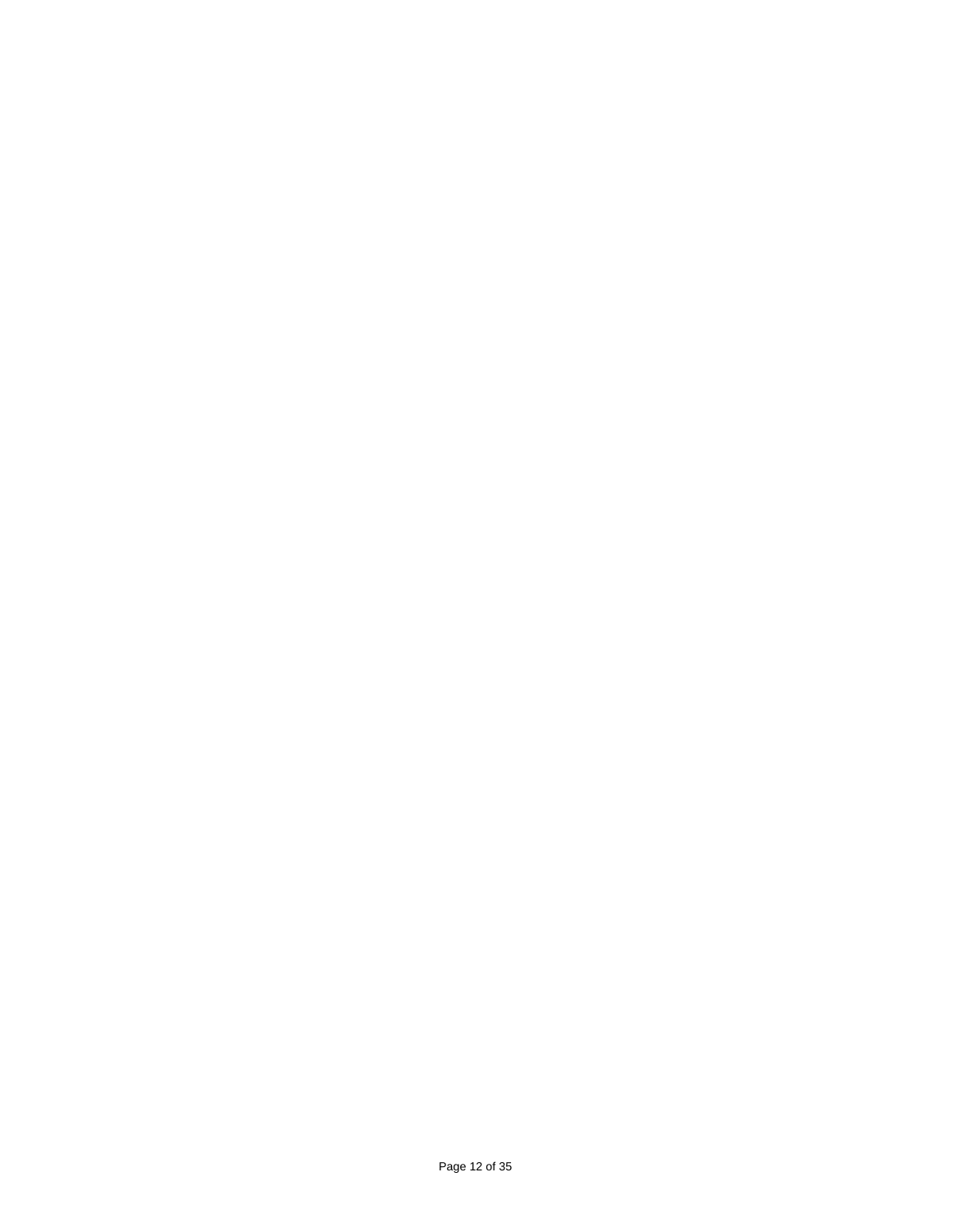### **Session 3B Saturday, October 9th 1:15 PM -2:45 PM**

**Financial Planning III - Real Estate, Family Dynamics, & Credit Risk** Location: Room 2

Moderator: Karen Eilers Lahey, University of Akron

*WHY DOES MY DEFINED BENEFIT PUBLIC PENSION PLAN HOLD REAL ESTATE AND ALTERNATIVE INVESTMENTS IN ITS PORTFOLIO?*  Karen Eilers Lahey, University of Akron

T. Leigh Anenson, University of Maryland

*Client Relationships and Family Dynamics:Proposed Competencies and Services for Truly Integrated Wealth Management* Dennis T. Jaffe, Saybrook University James Grubman,

*Teach your clients well with family wealth building and tax planning.*  Jeanne Haser, Rhode Island College Silvia A. Styles, Rhode Island College Mary Louise Nunes,

*UNDERSTANDING DEFAULT RISK AND CREDIT DERIVATIVES* Robert Dubil, University of Utah

Discussants:

 Dennis T. Jaffe, Saybrook University Karen Eilers Lahey, University of Akron Robert Dubil, University of Utah Jeanne Haser, Rhode Island College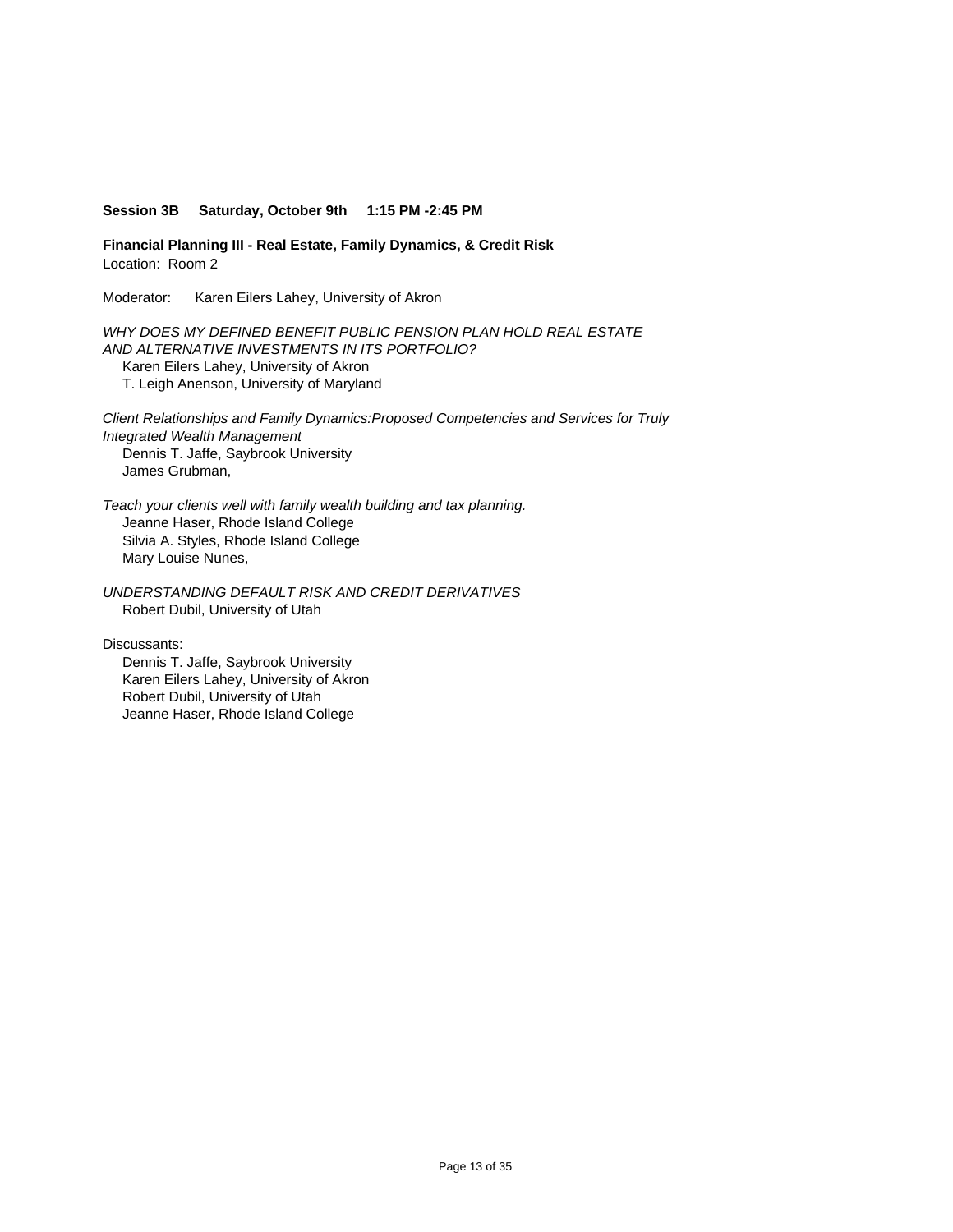#### **Session 3C Saturday, October 9th 1:15 PM -2:45 PM**

**Household Behavior in Planning - Financial Advising individual behavior issues** Location: Room 3

Moderator: Sandra Huston, Texas Tech University

*A second life or same old story once again?* Frank Qifan Wang, Ohio State University

*Retaining Clients through Improved Marital Satisfaction* Sandra Huston, Texas Tech University Sonya Britt, Texas Tech University Dorothy Durband, Texas Tech University John Grable, Kansas State University

*THE IMPACT OF WEALTH TRANSFERS ON TIME PREFERENCE RELATED HOUSEHOLD BEHAVIOR* Jacob Sybrowsky, Utah Valley University

*A Profile of Financial Planning for Women Participants: Implications for Education and Advising* Jean M. Lown, Utah State University

Discussants:

 Sandra Huston, Texas Tech University Frank Qifan Wang, Ohio State University Jean M. Lown, Utah State University Jacob Sybrowsky, Utah Valley University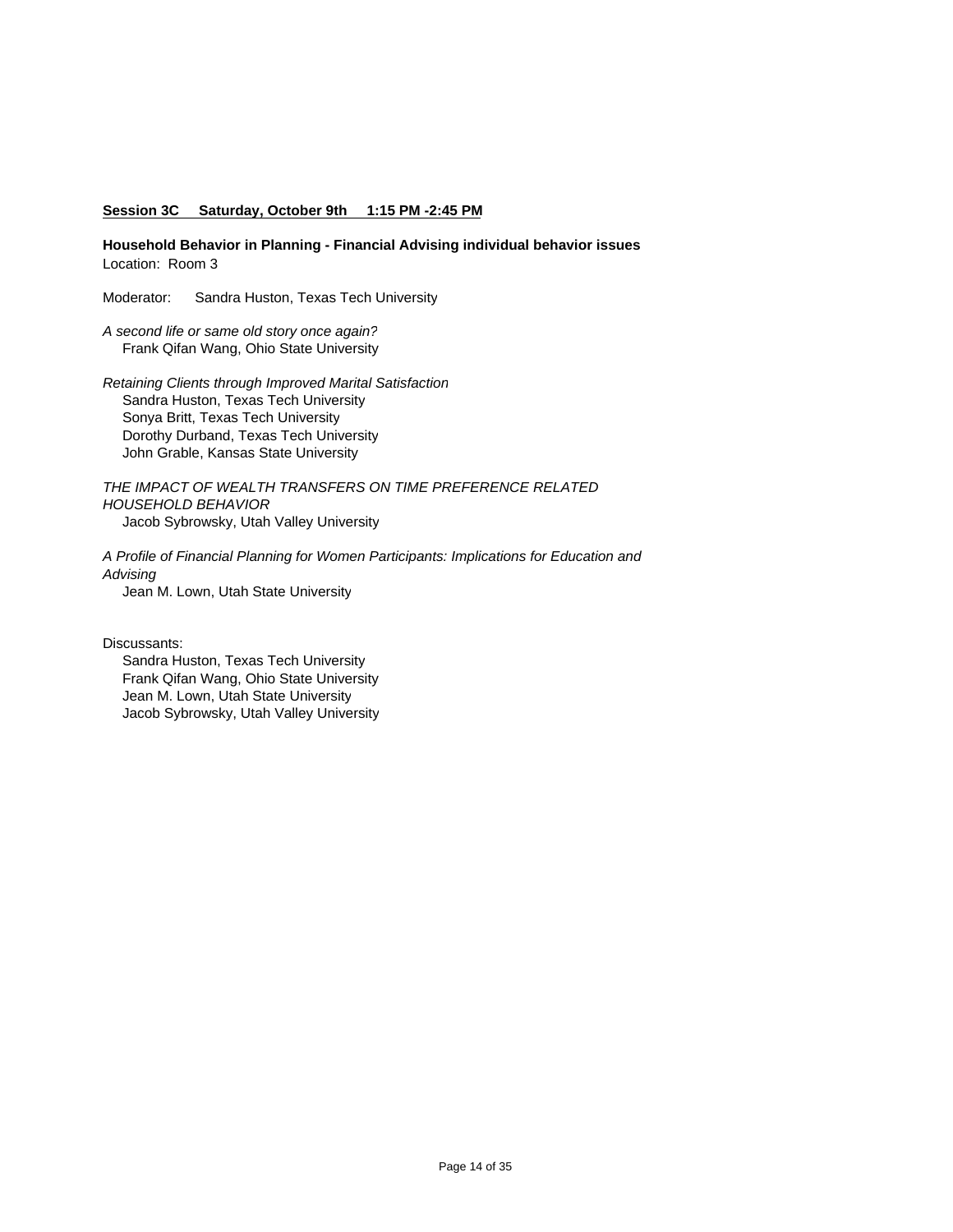#### **Session 3D Saturday, October 9th 1:15 PM -2:45 PM**

**Investment Analysis III - TDFs & Lifecycle Funds** Location: Room 4

Moderator: Sandeep Singh, State University of New York

*Defining the Retirement Target Date by Optimal Consumptin and Leisure Time* Brian Boscaljon, Penn State University - Erie

*Are Lifecycle funds getting a Bum Rap?* Qianqiu Liu, University of Hawaii at Manoa Rosita P. Chang, University of Hawaii at Manoa Jack C. De Jong, Jr., John H. Robinson, Hawaii Wealth Management

*Assessing the effectiveness of lifecycle (target-date) funds during the accumulation phase* Sandeep Singh, State University of New York John J. Spitzer,

*Performance and Volatility of Target Date Funds* Robert J. Balik, Western Michigan University

Discussants:

 Robert J. Balik, Western Michigan University Sandeep Singh, State University of New York Qianqiu Liu, University of Hawaii at Manoa Brian Boscaljon, Penn State University - Erie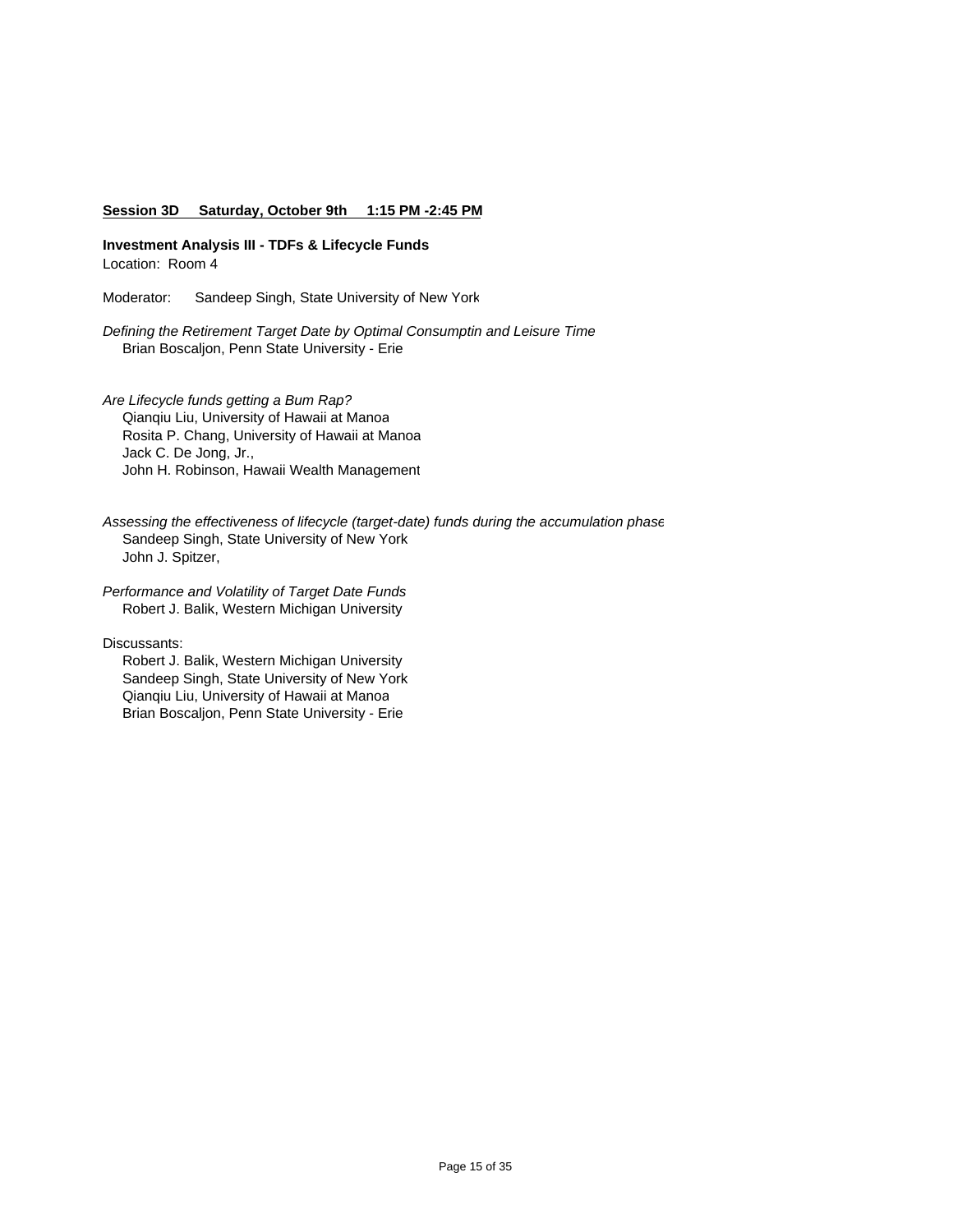# **Session 3E Saturday, October 9th 1:15 PM -2:45 PM**

#### **Special Session-- - Meet The Editors**

Location: Room 5

Moderator: Grady Perdue, University of Houston - Clear Lake

#### **Description:**

Join us for an interesting panel session with the editors of the leading journals in Financial Planning. The editors will share information on submission requirements, tips for improving your chances for resubmissions and acceptances, and information on possible topic areas for submissions. The session will open for questions from the audience. Journals and Editors represented include:

 Stuart Michelson, Review of Financial Services Lance Richlin, Journal of Financial Planning Frances Lawrence, Journal of Financial Counseling and Planning Ruth Lytton, Journal of Personal Finance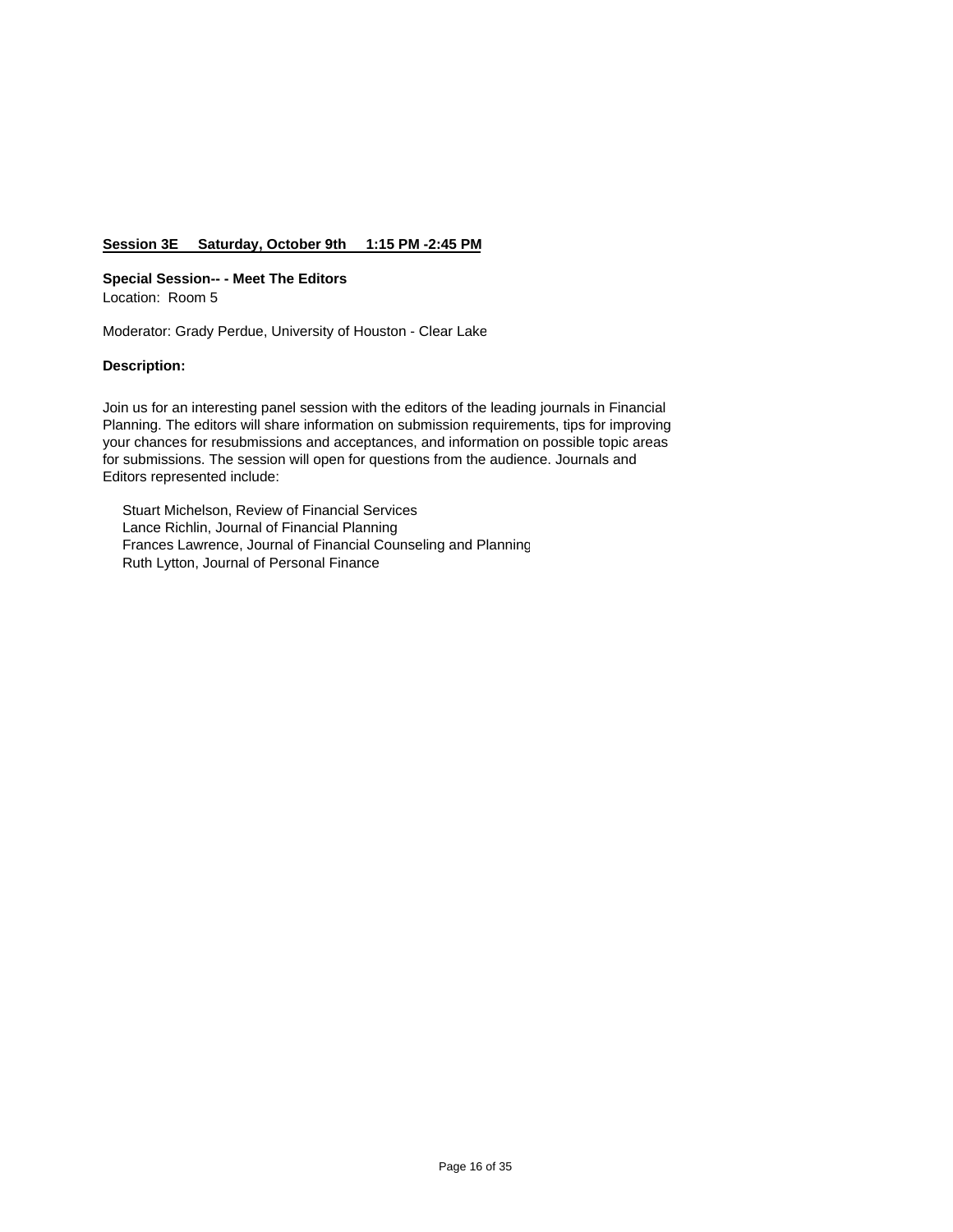#### **Session 4A Sunday, October 10th 8:00 AM- 9:30 AM**

**Insurance Issues - Insurance Issues**

Location: Room 1

Moderator: David R Lange, Auburn University Montgomery

*Life Insurance as an Asset Class: Managing a Valuable Asset* Richard M. Weber, Ethical Edge Consulting Christopher Hause, Mark Pace,

*Insurance & Derivatives* Kashi Nath Tiwari

*The Financial Basis for No Lapse Universal Life Insurance* Lise Graham, University of Wisconsin La Crosse David R Lange, Auburn University Montgomery

*Does Corporate Governance Matter to Consumers? The Case of Insurance Firms* Piman Limpaphayom, Sasin Graduate Institute of Business Administration of Chulalongkorn University Ravi Longkani, Chiang Mai University

Discussants:

**Kashi Nath Tiwari**  Richard M. Weber, Ethical Edge Consulting Piman Limpaphayom, Sasin Graduate Institute of Business Administration of Chulalongkorn University Lise Graham, University of Wisconsin La Crosse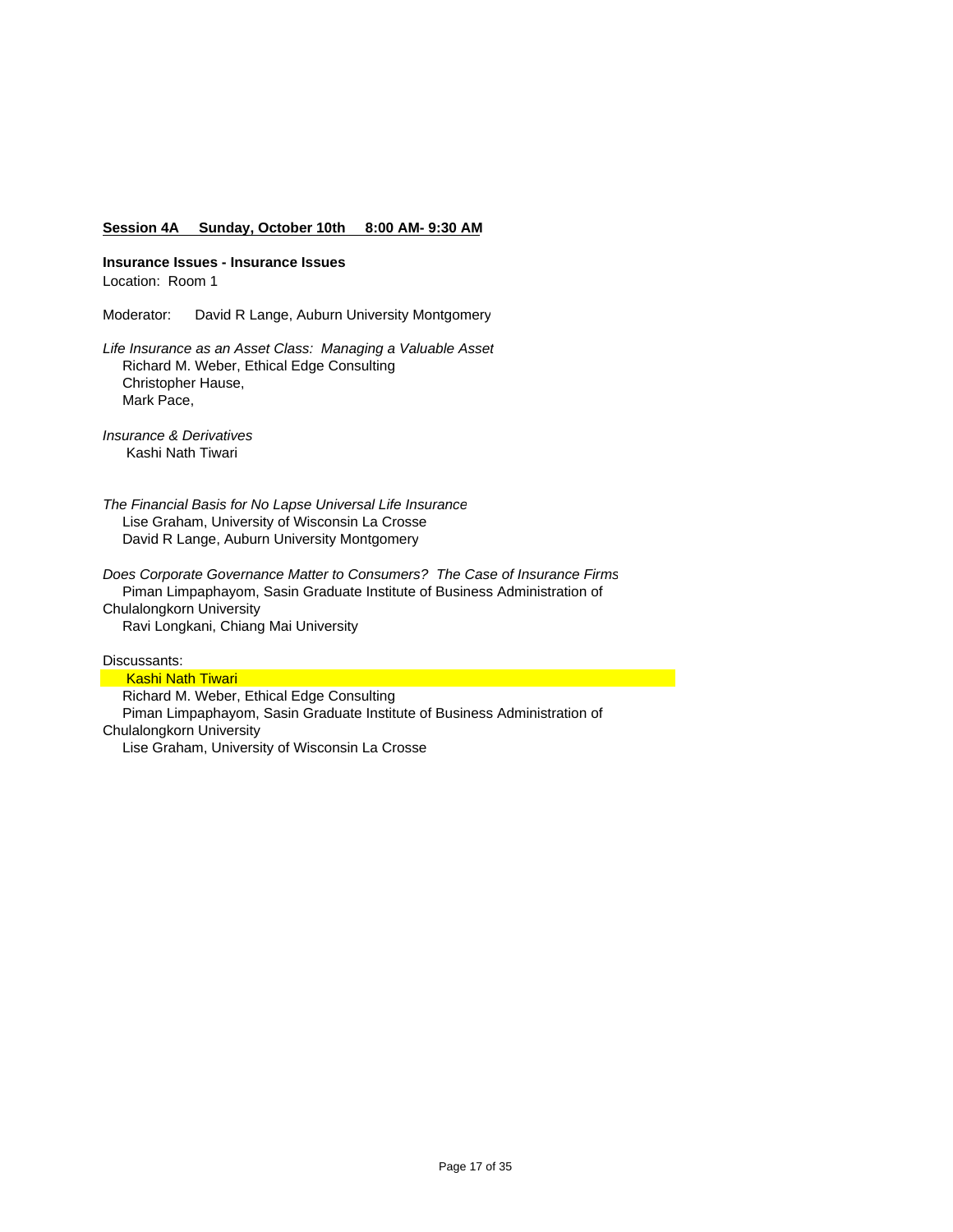#### **Session 4B Sunday, October 10th 8:00 AM- 9:30 AM**

**Retirement Planning IV - Success Factors in Retirement Planning** Location: Room 2

Moderator: John Clark, University of Missouri - Kansas City

*The Influence of Positive Psychological Factors on Small Business Owners' Retirement Planning Activities* Jill B. McCullough, CASE WESTERN RESERVE UNIVERSITY

*Searching for alpha in an emerging market*

Halil Kymiz, Rollins College

*A practitioner's guide to retooling your practice* Michael Agan, AVP, Advanced Markets, AXA Distributors, LLC

*Investing in Gold During a Recession: Inflation Panacea or Return Inhibitor* John Clark, University of Missouri - Kansas City Matthew Hood, University of Missouri - Kansas City Brian Boscaljon, Penn State University - Erie

Discussants:

 John Clark, University of Missouri - Kansas City Michael Agan, AVP, Advanced Markets, AXA Distributors, LLC Halil Kymiz, Rollins College Jill B. McCullough, CASE WESTERN RESERVE UNIVERSITY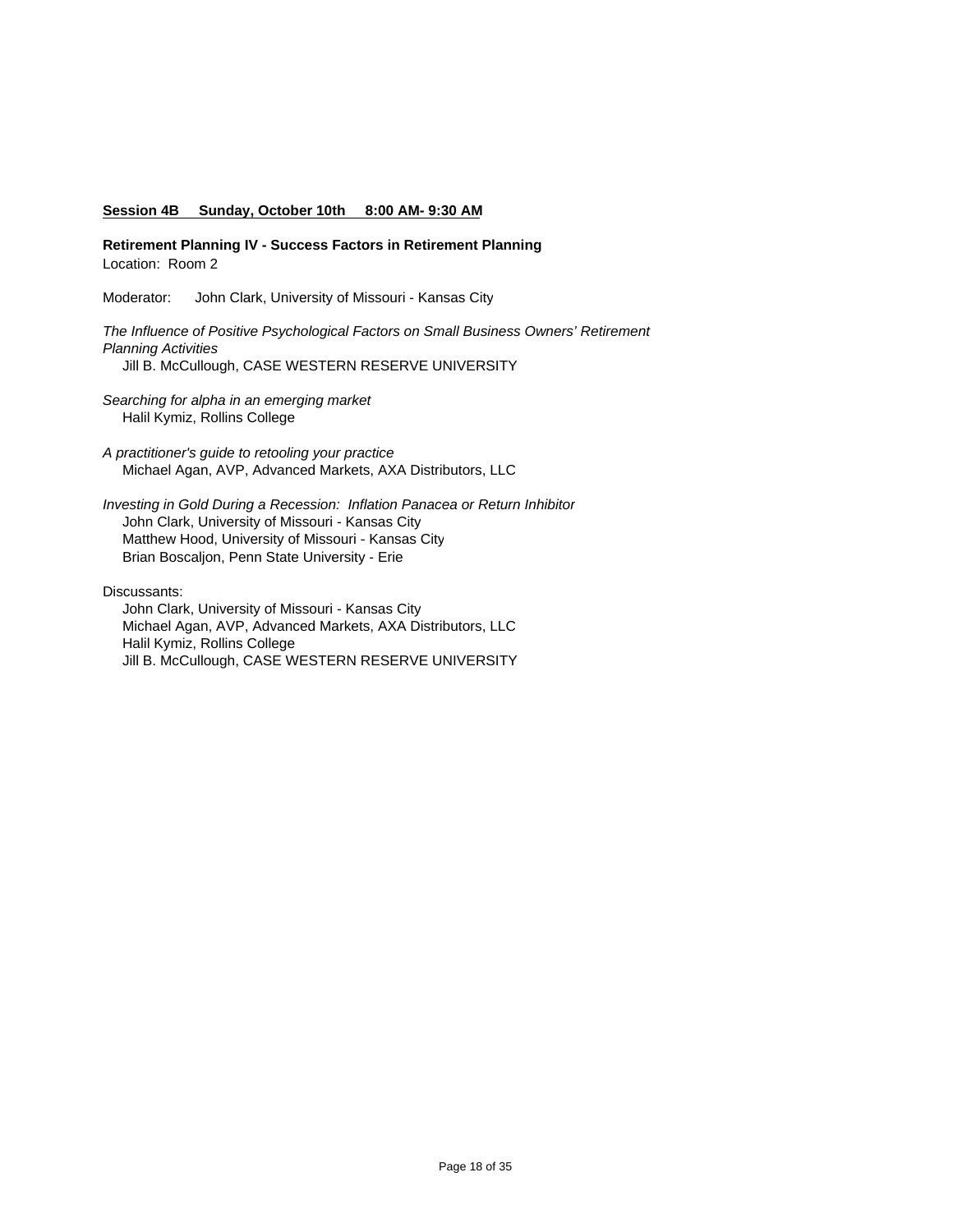#### **Session 4C Sunday, October 10th 8:00 AM- 9:30 AM**

**Financial Planning IV - Benefits of Financial Planning** Location: Room 3

Moderator: William Gustafson, Texas Tech University

*Clients, compensation, and conflicts: A closer look at Registered Investment Advisers in the United States* Lukas R. Dean, William Paterson University Michael Finke, Texas Tech University

*The Demand for Financial Planning Services*  Sherman D. Hanna, Ohio State University

*Progression to a "Profession": The Case of Personal Financial Planning* William Gustafson, Texas Tech University

*What's in a Number? An Exploratory Analysis of the Impact of Reporting Errors on Consumer Credit Scores* Thomas H. Eyssell, UMSL Financial Planning Program L. Douglas Smith,

Discussants:

 Thomas H. Eyssell, UMSL Financial Planning Program William Gustafson, Texas Tech University Sherman D. Hanna, Ohio State University Lukas R. Dean, William Paterson University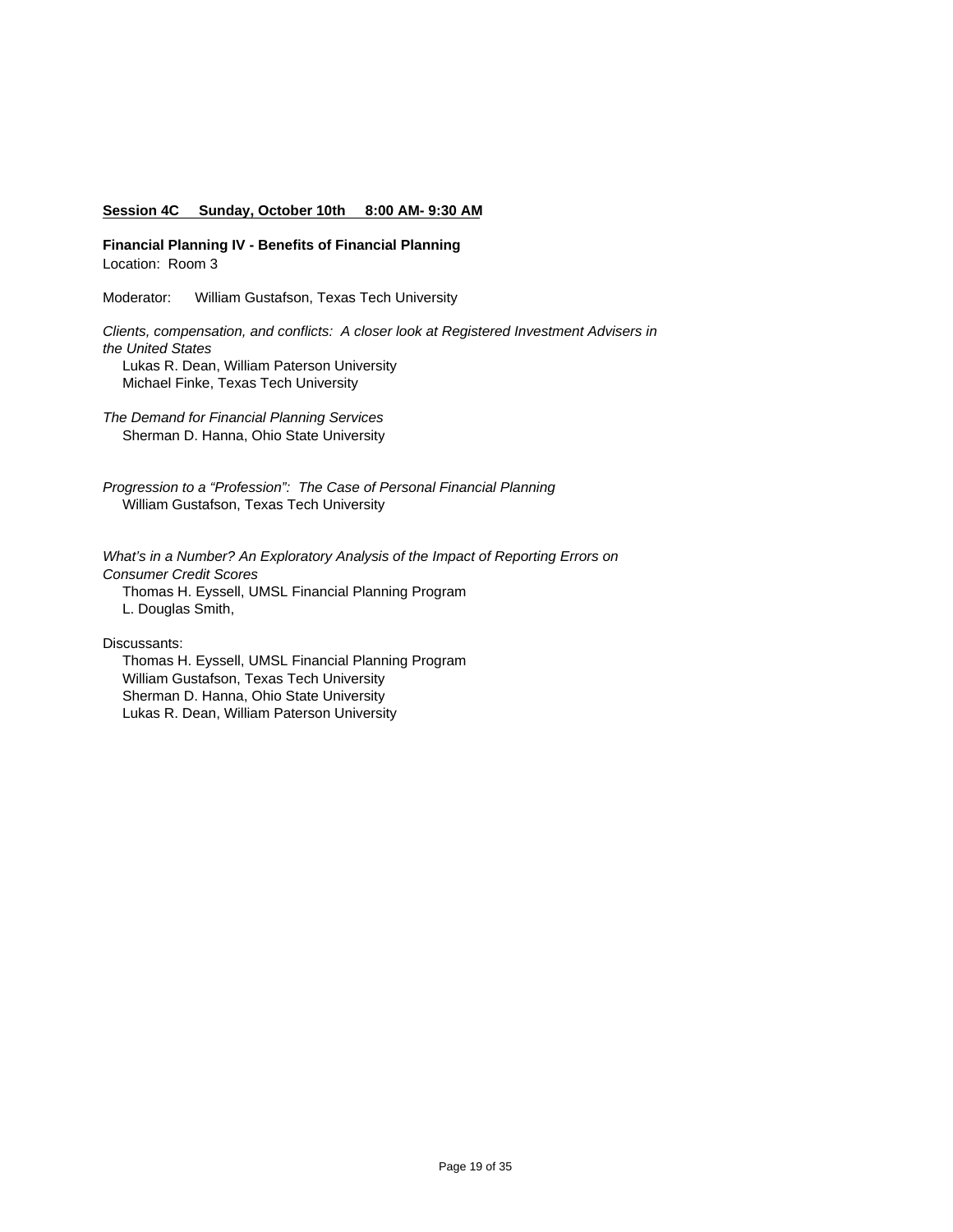#### **Session 4D Sunday, October 10th 8:00 AM- 9:30 AM**

**Investment Analysis IV - Portfolio Management and Strategies** Location: Room 4

Moderator: Robert Dubil, University of Utah

*Active Portfolio Management across Business Cycles* Harold Evensky, Texas Tech University Shaun Pfeiffer, Texas Tech University Sandra Huston, Texas Tech University

*DOES FINANCIAL SOPHISTICATION IMPACT THE EFFECTIVE USE OF BACK-LOADED IRAS?* Hyrum Smith, Virginia Tech Michael Finke, Texas Tech University

*The Varying Cost of Options and Implications for Choosing the Right Strategy to Protect Your Investment Portfolio*  Robert Dubil, University of Utah

*Asset Allocation: Death and Rebirth* Grady Perdue, University of Houston—Clear Lake

Discussants:

 Grady Perdue, University of Houston—Clear Lake Robert Dubil, University of Utah Michael Finke, Texas Tech University Harold Evensky, Texas Tech University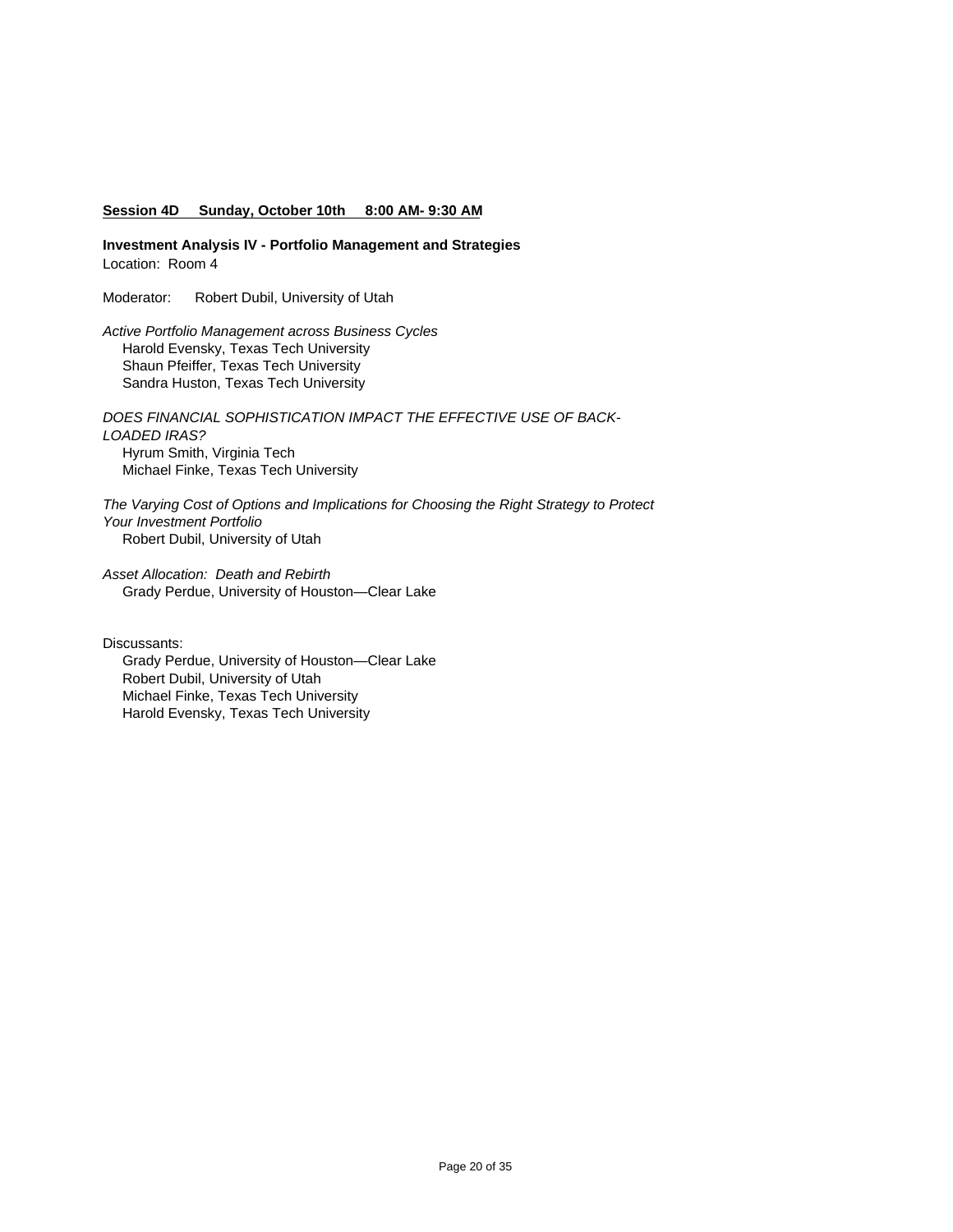#### **Session 4E Sunday, October 10th 8:00 AM- 9:30 AM**

**Race and Special Needs - Race and Special Needs** Location: Room 5

Moderator: Philip Gibson, Texas Tech University

*Special Needs Trusts: Detrimental Use of the Sole Benefit Rule* Mitzi K. Lauderdale, Texas Tech University

*Special Needs Training: A Focus Group Study* Mitzi K. Lauderdale, Texas Tech University Dorothy B. Durband, Texas Tech University Janine Scott, Texas Tech University

*Do Mutual Funds Who Market to African American Investors Extract Excess Rent?* Philip Gibson, Texas Tech University

*Factors in the financial security of Latino families* Angela Fontes, NORC at the University of Chicago

Discussants:

 Angela Fontes, NORC at the University of Chicago Philip Gibson, Texas Tech University Mitzi K. Lauderdale, Texas Tech University Dorothy B. Durband, Texas Tech University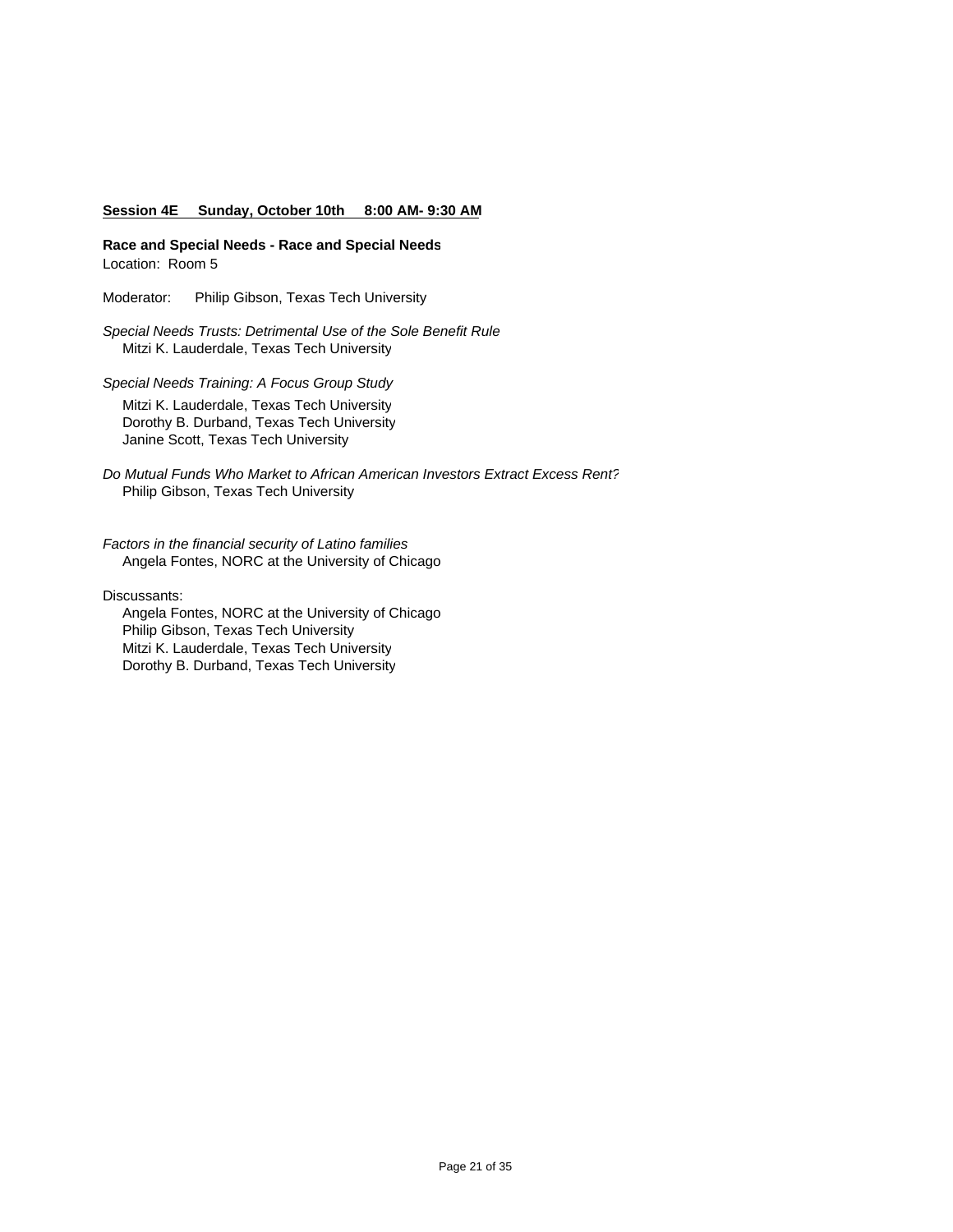### **Session 5A Sunday, October 10th 10:00 AM - 11:30 AM**

Location: Room 1

Moderator: Vickie Hampton, Texas Tech University

*Finding a True Path: Ethical Issues and Compensation Models in Financial Planning* Craig Lemoine, The American College Julie Ragatz-Norton, The American College

*Raising the Next Generation of Financial Planners* Vickie Hampton, Texas Tech University John Salter, Texas Tech University Deena Katz, Texas Tech University Harold Evensky, Texas Tech University Danielle Winchester, Texas Tech University

*WHAT DO FINANCIAL SERVICES PRODUCERS THINK IT TAKES TO BE SUCCESSFUL IN THEIR CAREERS?*  Karen Eilers Lahey, University of Akron Mary Quist-Newins, The American College

*Retirement Industry Job Analysis for Entry-Level Positions* John Salter, Texas Tech University Tim Griesdorn, Texas Tech University Betty Meredith, International Foundation for Retirement Education

Discussants:

 John Salter, Texas Tech University Karen Eilers Lahey, University of Akron Vickie Hampton, Texas Tech University Craig Lemoine, The American College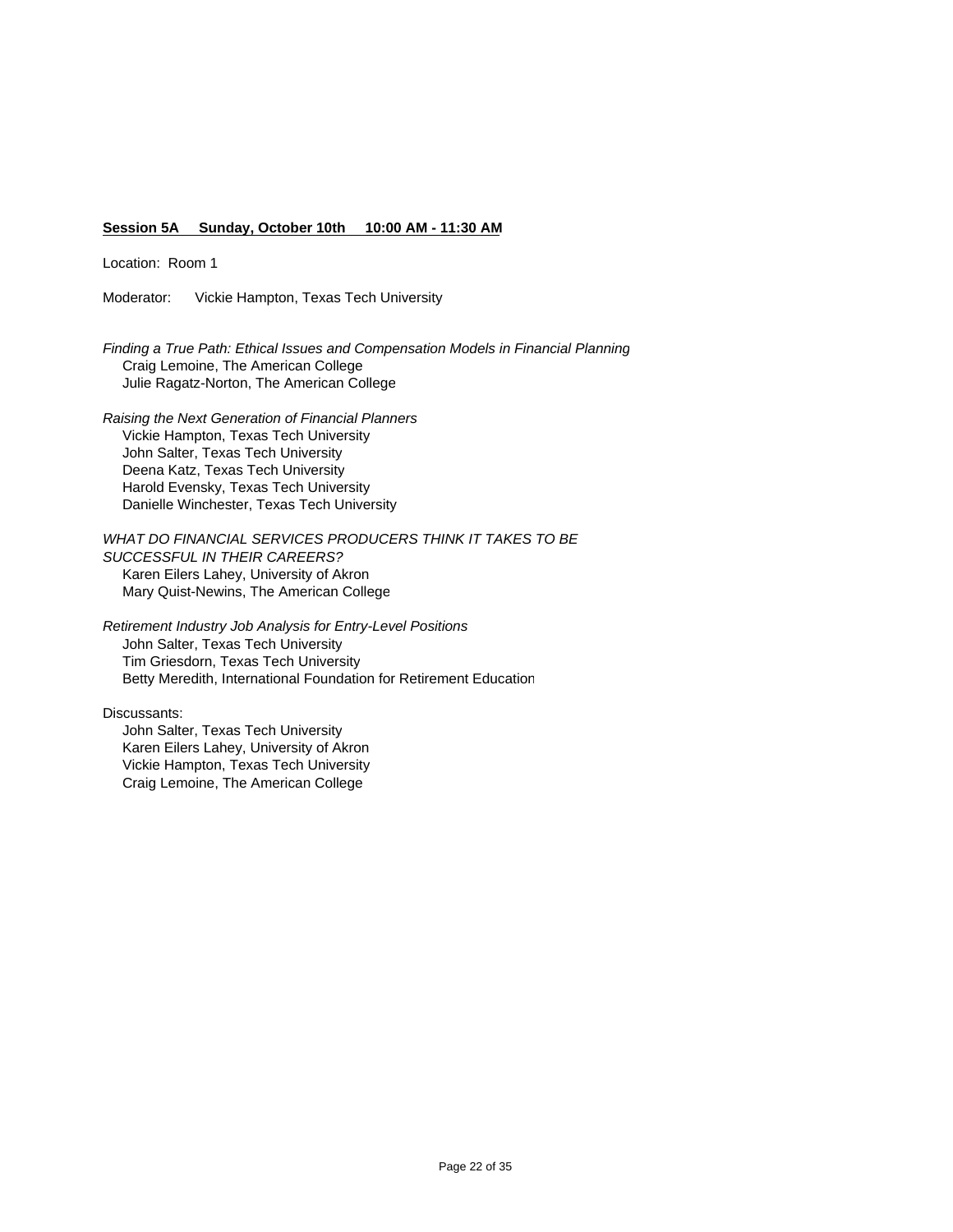#### **Session 5B Sunday, October 10th 10:00 AM - 11:30 AM**

**Retirement Planning V - MF, Social Security and Annuities** Location: Room 2

Moderator: Christopher Browning, Texas Tech University

*Performance Gap: The Impact of Broker Advice and Aggregate Market Conditions* Michael Finke, Texas Tech University Shaun Pfeiffer, Texas Tech University

*Barriers to Annuitization* Christopher Browning, Texas Tech University

#### *Attitudes toward Immediate Annuities*

 Devon Robb, Utah State University Jean M. Lown, Utah State University

*A Long-Run Solution to Inadequate Social Security Benefit Payouts* Robert W. Moreschi, Virginia Military Institute

Discussants:

 Robert W. Moreschi, Virginia Military Institute Devon Robb, Utah State University Christopher Browning, Texas Tech University Shaun Pfeiffer, Texas Tech University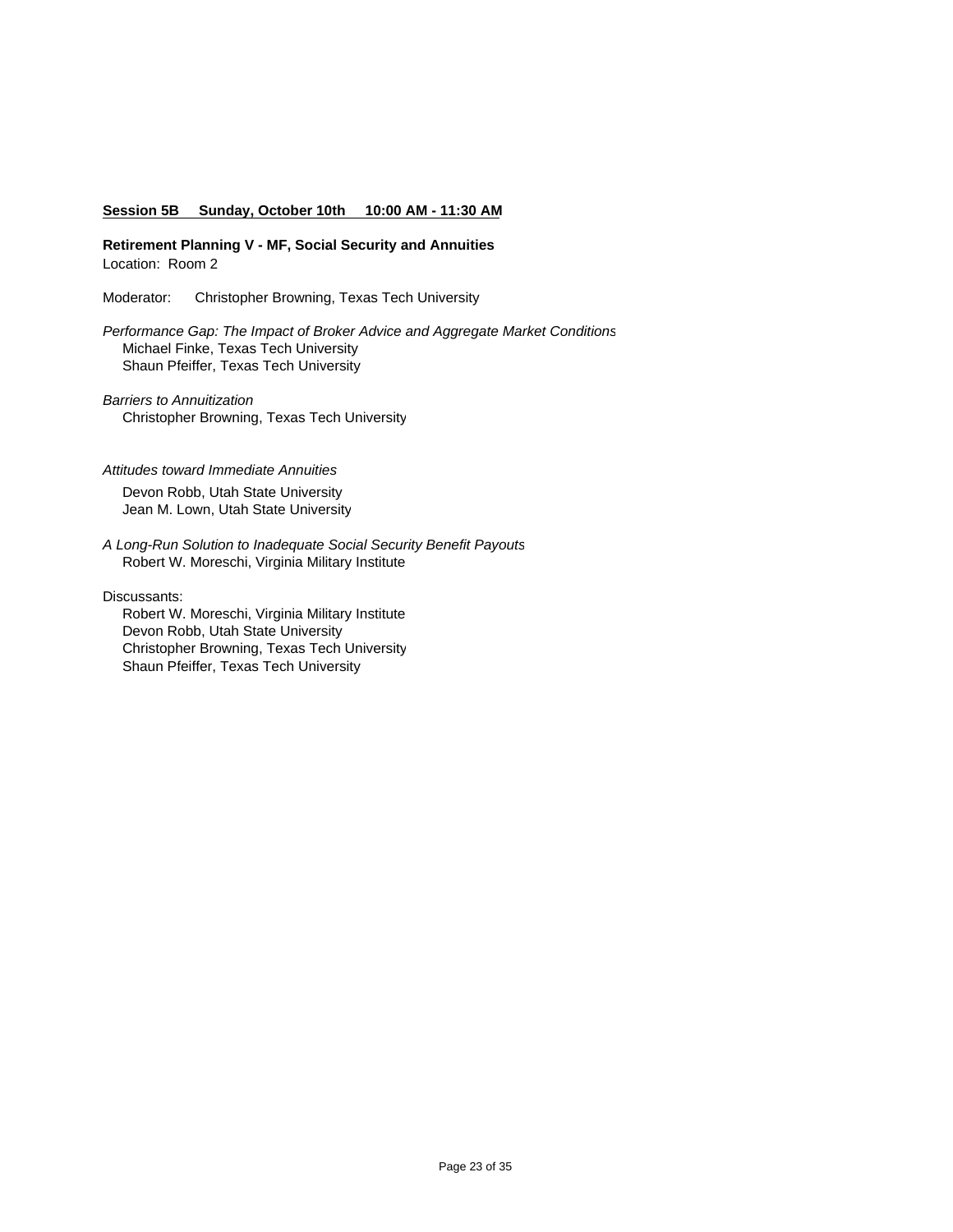#### **Session 5C Sunday, October 10th 10:00 AM - 11:30 AM**

**Financial Planning V - Asset Allocation & International Diversification** Location: Room 3

Moderator: Duncan Williams, Texas Tech University

*Do Sector Factors Drive Portfolio Performance?* Duncan Williams, Texas Tech University Yuanshan Cheng, Texas Tech University

*Stock Analyst Recommendations and the Individual Investor*  Ozzy Akay, Texas Tech University

*Life-Cycle Funds: International Diversification and Portfolio Risk* Harold J. Schleef , Lewis & Clark College Robert M. Eisinger, Savannah College of Art and Design

*The Impact of Financial Information Seeking on Chinese Stock Ownership* Robert O. Weagley, University of Missouri

Discussants:

 Harold J. Schleef , Lewis & Clark College Duncan Williams, Texas Tech University Robert O. Weagley, University of Missouri Ozzy Akay, Texas Tech University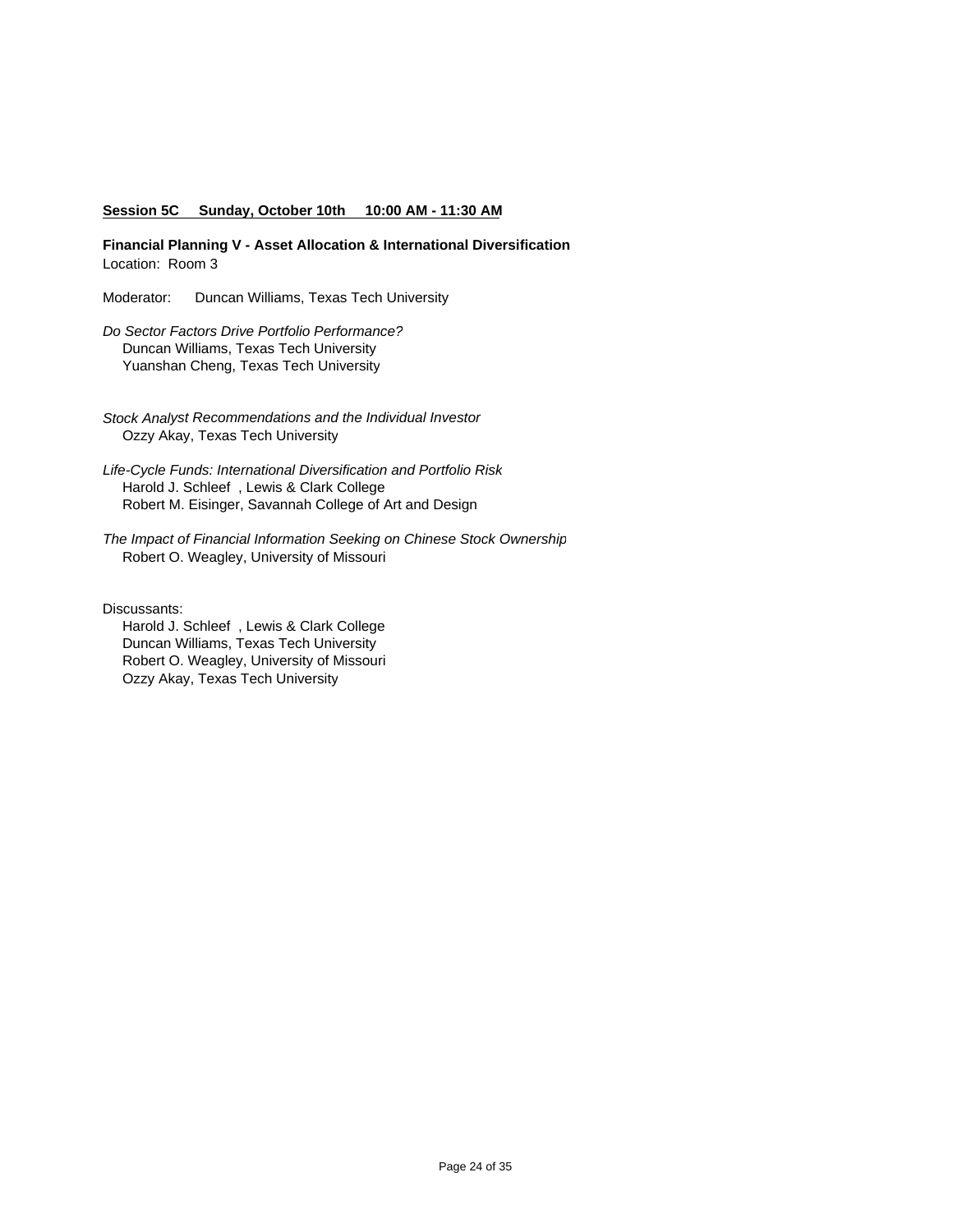#### **Session 5D Sunday, October 10th 10:00 AM - 11:30 AM**

**Investment Analysis V - Individaul Investor, MF** Location: Room 4

Moderator: Dale L. Domian, York University

*Money for Nothing* David Nanigian, Texas Tech University Michael Finke, Texas Tech University

*A Practical Look at Investing in Small Cap Mutual Funds* Larry Detzel, California State University San Marcos

*Persistence of Taxable Bond Fund Returns* Dale L. Domian, York University William Reichenstein, Baylor University

*Do Local Mutual Fund Managers Have an Advantage in Their Own Market Compared to Foreign Mutual Fund Managers?* Lawrence Verzani, Texas Tech University

Discussants:

 Lawrence Verzani, Texas Tech University Dale L. Domian, York University Larry Detzel, California State University San Marcos David Nanigian, Texas Tech University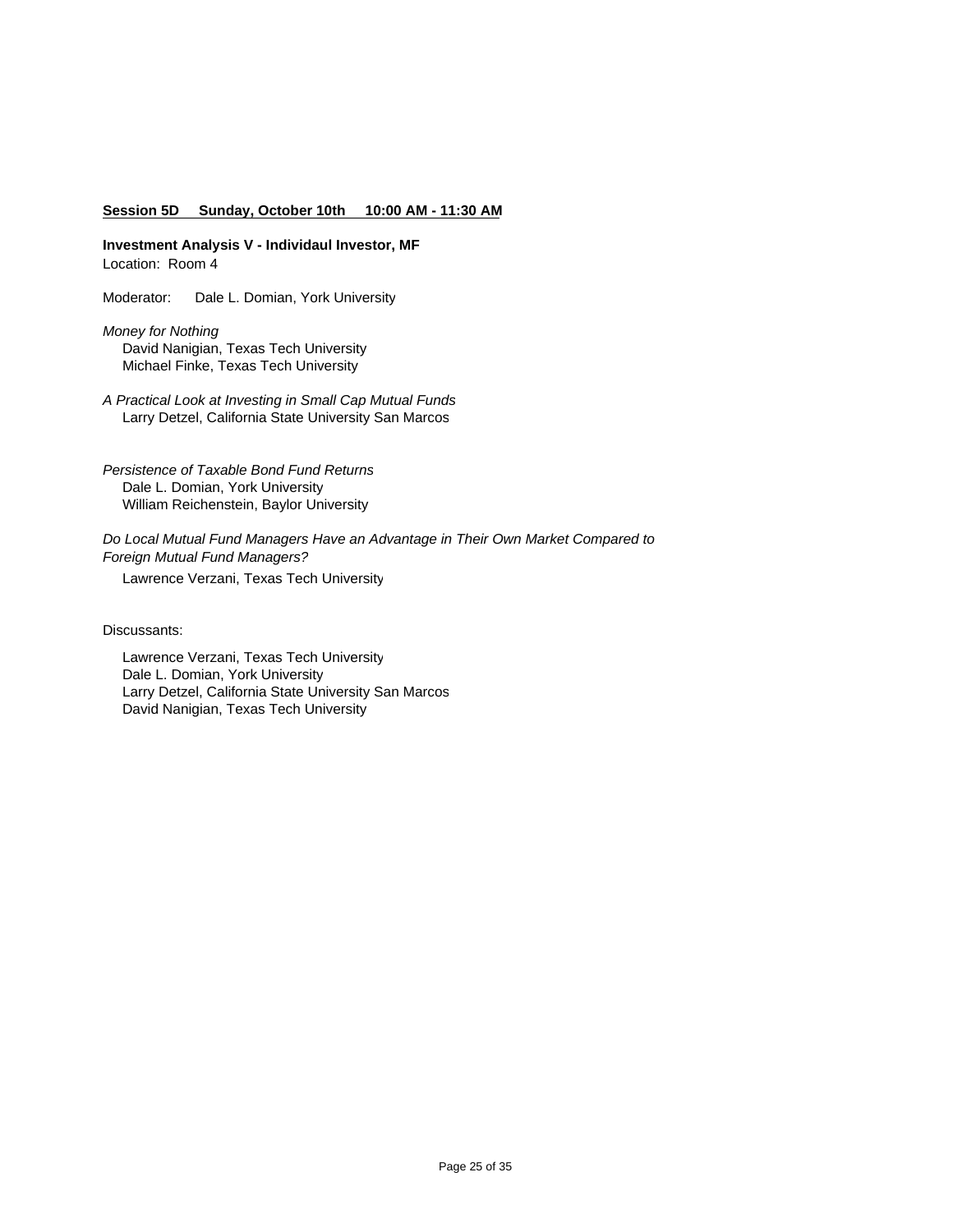# **Session 5E Sunday, October 10th 10:00 AM - 11:30 AM**

**Individual Portfolio Management - VIX Index & Asset Allocation Strategies** Location: Room 5

David Lange, Auburn Univrsity Montgomer

TeWahn Hahn, Auburn University Montgomery

# **Description:**

The presentation includes a demonstration of the PowerE\*Trade Pro trading program [© 2009 E\*TRADE FINANCIAL Corp]. The intent is to highlight the inherent risks, describe trading procedures commensurate with the risk, and specify investment goals for investing in levered ETF's.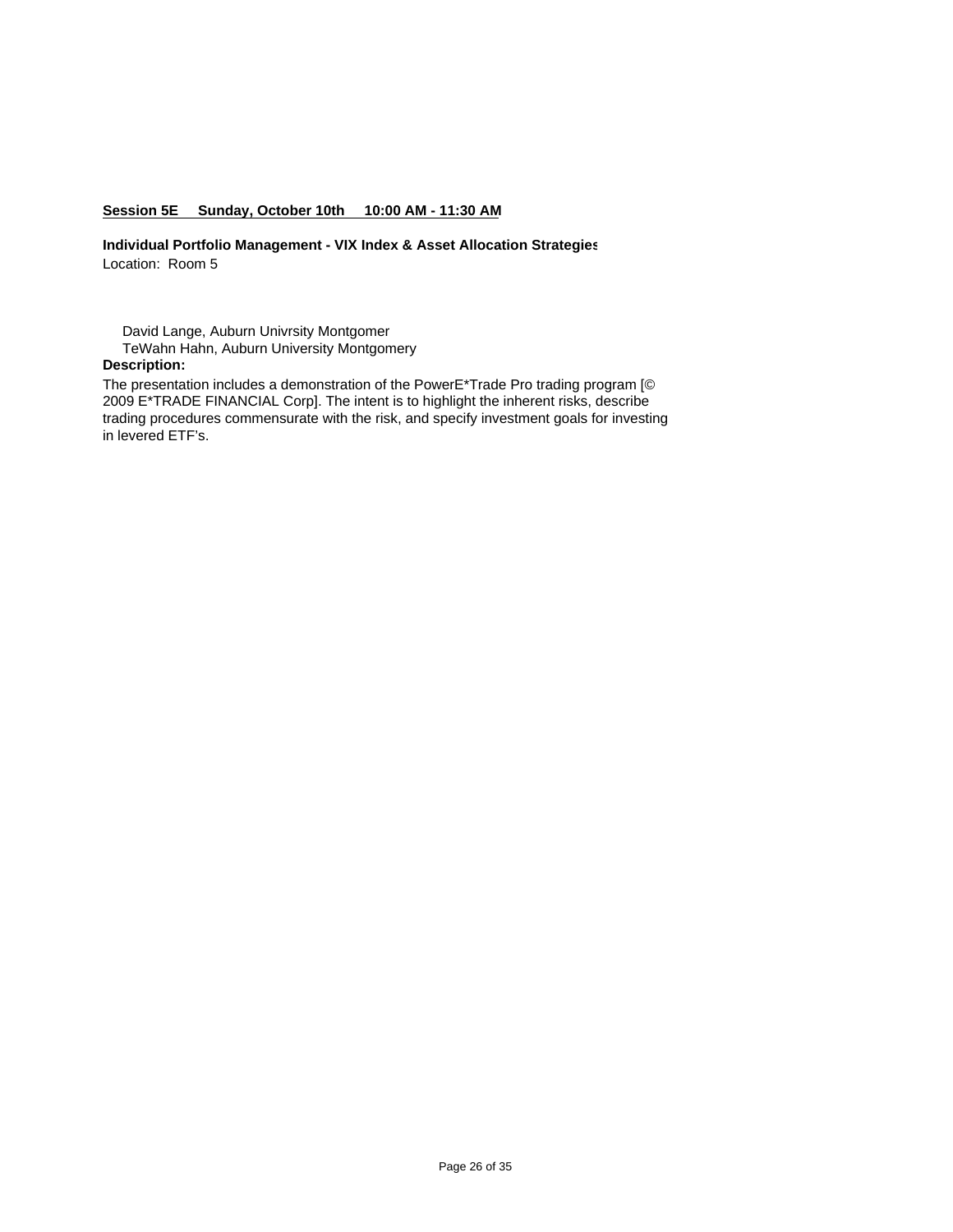### **Session 6A Sunday, October 10th 1:15 PM -2:45 PM**

**Mortgage Issues - Mortgages & Individual Investor Choices** Location: Room 1

Moderator: Christine McClatchey, University of Northern Colorado

- *Reverse Mortgages: Does Anybody Have a Clue?* David Johnson, Generation Mortgage Company Christine McClatchey, University of Northern Colorado Manjeet Dhatt, University of Minnesota Duluth
- *Fixed or floating? The borrowers' dilemma* Claire Matthews, Massey University
- *How the Mortgage Crisis Has Affected the Tax Lien Market*  Cris de la Torre, University of Northern Colorado
- *Emergency Funds and the Likelihood of Foreclosure* Will Burge, Texas Tech University David Harrison, Texas Tech University

Discussants:

 Will Burge, Texas Tech University Cris de la Torre, University of Northern Colorado Claire Matthews, Massey University Christine McClatchey, University of Northern Colorado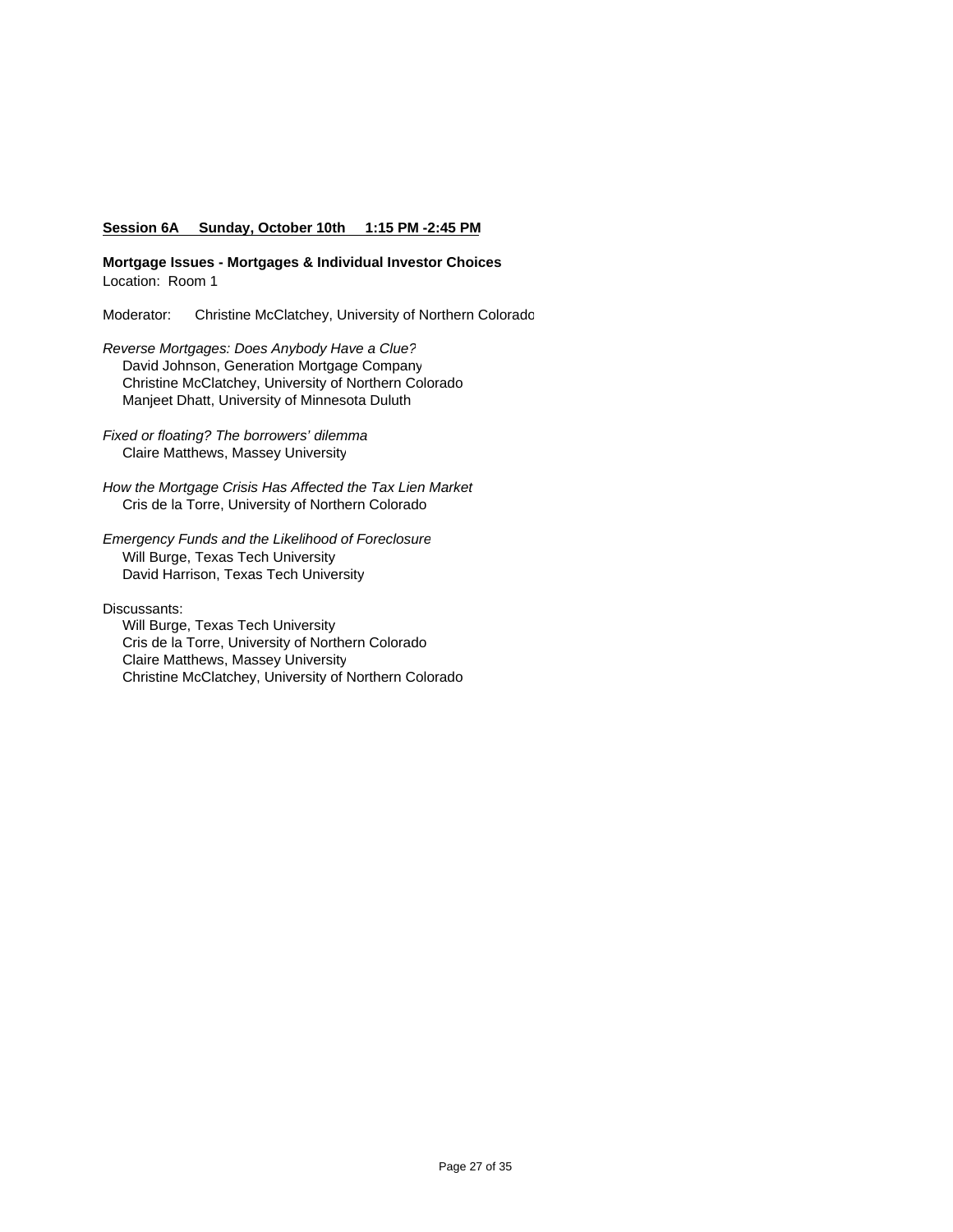#### **Session 6B Sunday, October 10th 1:15 PM -2:45 PM**

**Financial Planning V - Tools in Financial Planning** Location: Room 2

Moderator: Lawrence J. Gitman, San Diego State University

*An assessment of free web-based asset allocation models* Robert C. Wolf, University of Wisconsin – La Crosse Ross Mengwang, University of Wisconsin – La Crosse

*Virtual Financial Planners: Product, Market, and Challenges* Lawrence J. Gitman, San Diego State University

*Factors Determining Attitudes toward the Use Technonolgy to Plan for Retirement: An Emprircal Analysis* C. Augusto Casas, St Thomas Aquinas College

*Content Analysis of Financial Services Review* Sherman D. Hanna, Ohio State University

Discussants:

 Lawrence J. Gitman, San Diego State University C. Augusto Casas, St Thomas Aquinas College Sherman D. Hanna, Ohio State University Robert C. Wolf, University of Wisconsin – La Crosse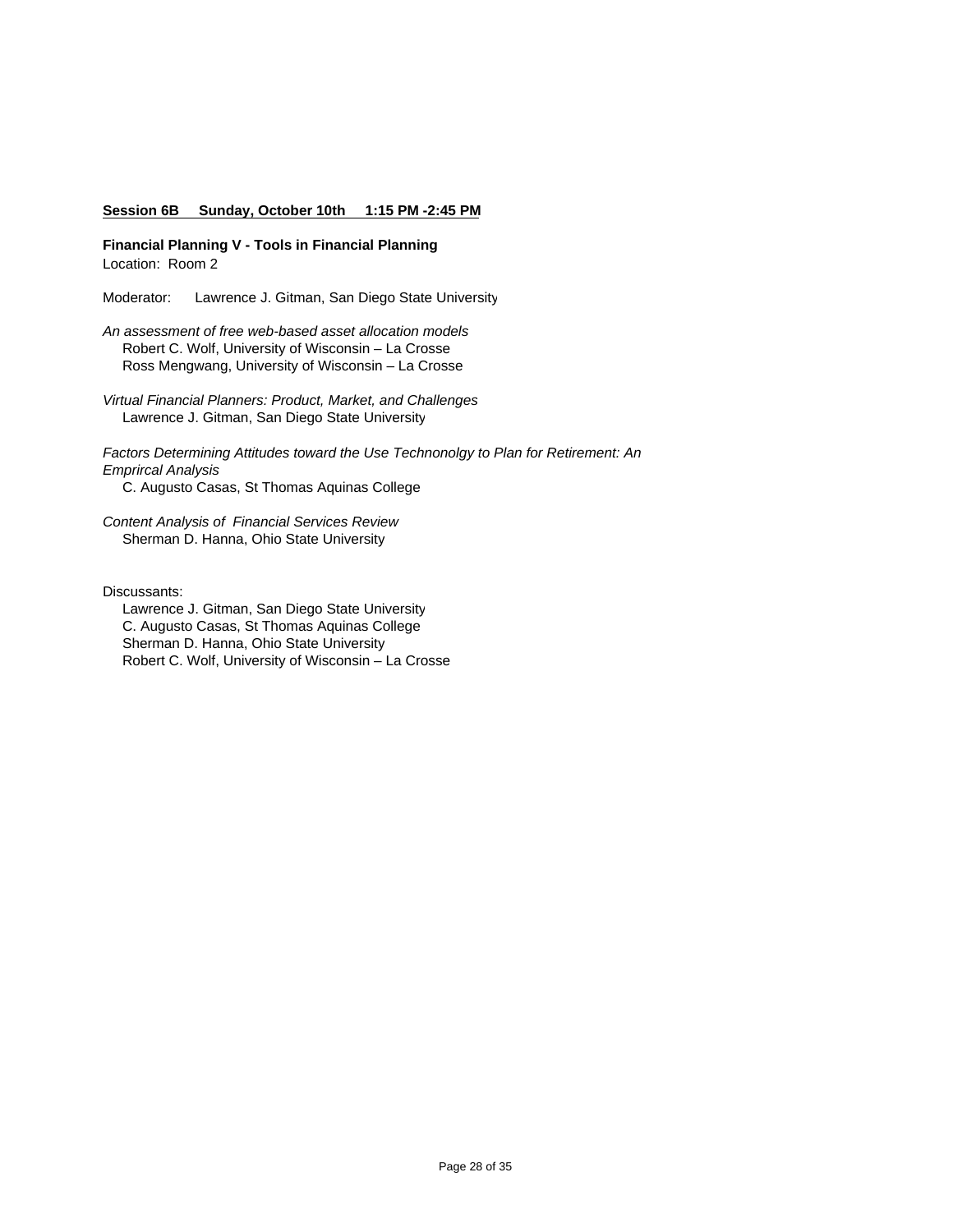#### **Session 6C Sunday, October 10th 1:15 PM -2:45 PM**

**Retirement Planning VI - Longetivity Risk & Withdrawal Strategies** Location: Room 3

Moderator: Moshe Milevsky, York University

*Financial Life Beyond Age 95: Wealth, Income, and Life-Satisfaction* C. Milevsky, York University Moshe Milevsky, York University

- *Marital Status and State of Residence as Determinants of the Optimal Withdrawal Strategy* Andrei Shynkevich, Kent State University
- *A Modified Life Table Approach to Withdrawal Rate Management* John B. Mitchell, Central Michigan University

*Insuring Defined-Benefit Plan Value – An Examination of the Survivor Benefit Plan (SBP) Decision* Ken Davis, USAF Academy Steven Fraser,

Discussants:

 Andrei Shynkevich, Kent State University Moshe Milevsky, York University Ken Davis, USAF Academy John B. Mitchell, Central Michigan University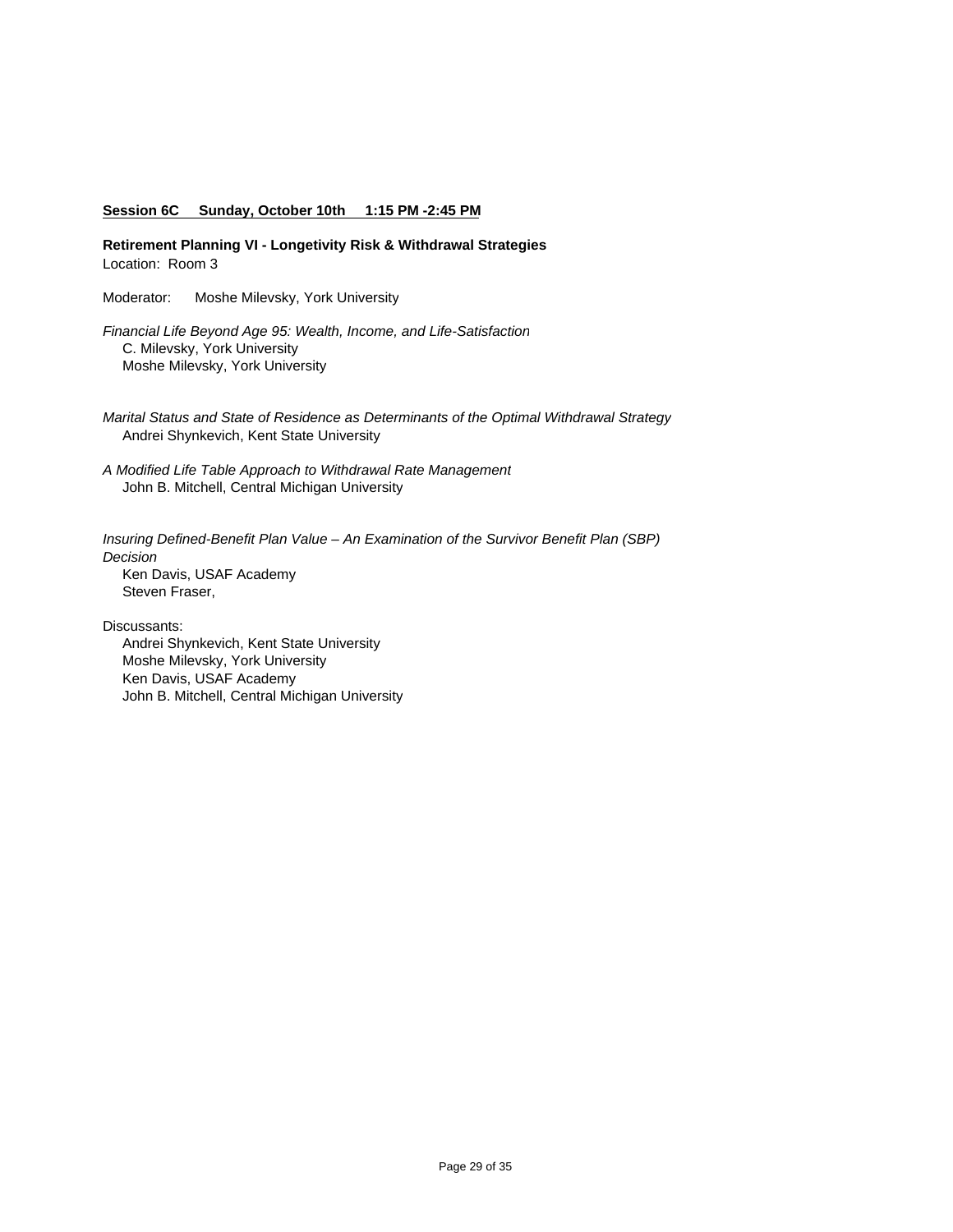### **Session 6D Sunday, October 10th 1:15 PM -2:45 PM**

**Investment Analysis VI - Derivatives, Volatility & ETFs**  Location: Room 4

Moderator: David Beckworth, Texas State University

*Can Monetary Policy Influence Long Term Interest Rates? It Depends.* David Beckworth, Texas State University Kenneth Moon, Texas State University Holland Toles, Texas State University

*Does Trading Volume Decrease Volatility Persistence in American Depositary Receipts?* Priti Verma, Texas A&M University, Kingsville

*Simultaneous Dependence between Firm-level Stock Returns* Kenneth Moon, Texas State University James LeSage, McCoy College of Business Administration

 *Investing in Fixed Income Exchange Traded Funds* John David Moore, Texas Tech University

Discussants:

 John David Moore, Texas Tech University David Beckworth, Texas State University Priti Verma, Texas A&M University, Kingsville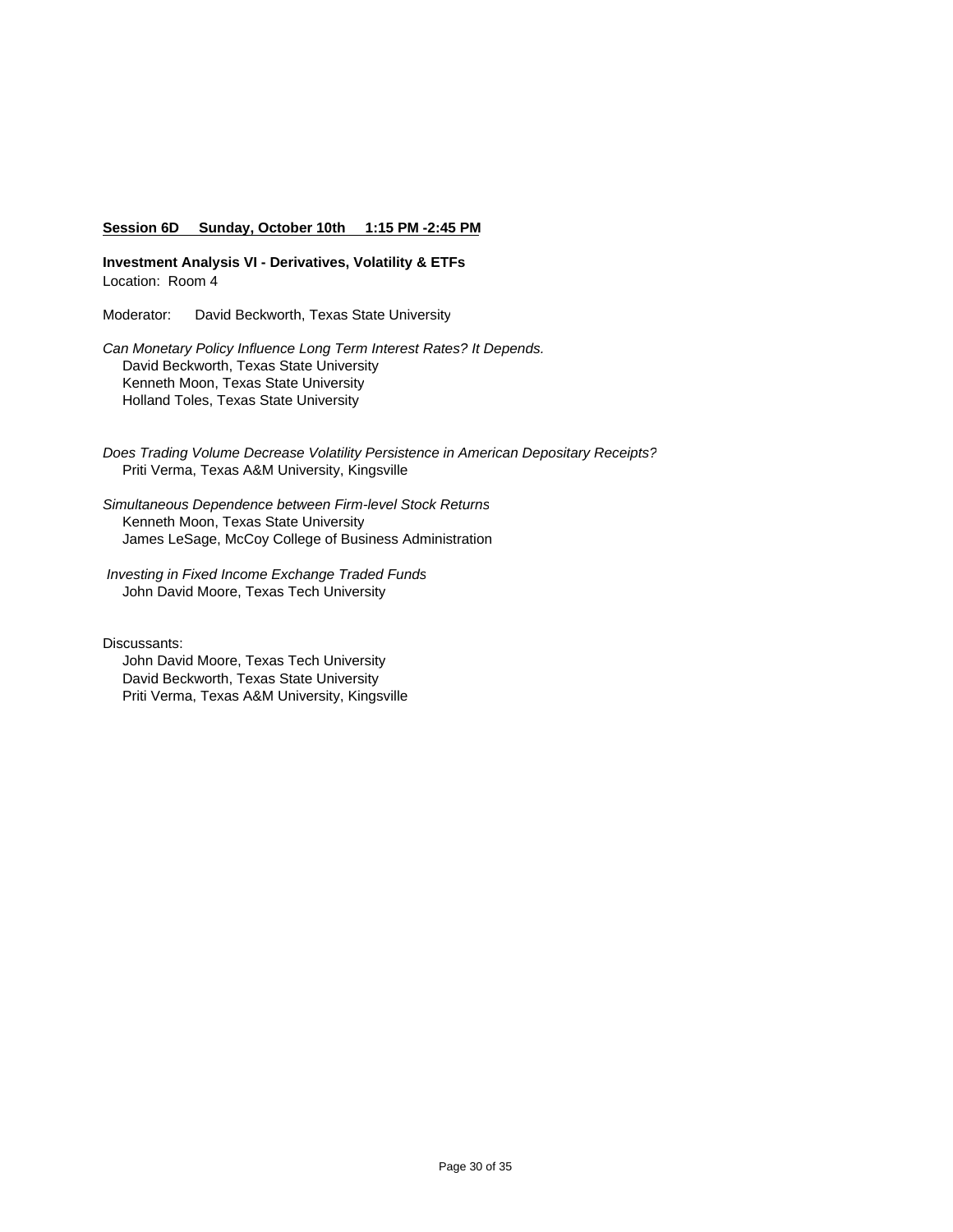David Beckworth, Texas State University

## **Session 6E Sunday, October 10th 1:15 PM -2:45 PM**

**Individual Portfolio Management - VIX Index & Asset Allocation Strategies** Location: Room 5

 David Lange, Auburn Univrsity Montgomer TeWahn Hahn, Auburn University Montgomery

# **Description:**

The presentation includes a demonstration of the PowerE\*Trade Pro trading program [© 2009 E\*TRADE FINANCIAL Corp]. The intent is to highlight the inherent risks, describe trading procedures commensurate with the risk, and specify investment goals for investing in levered ETF's.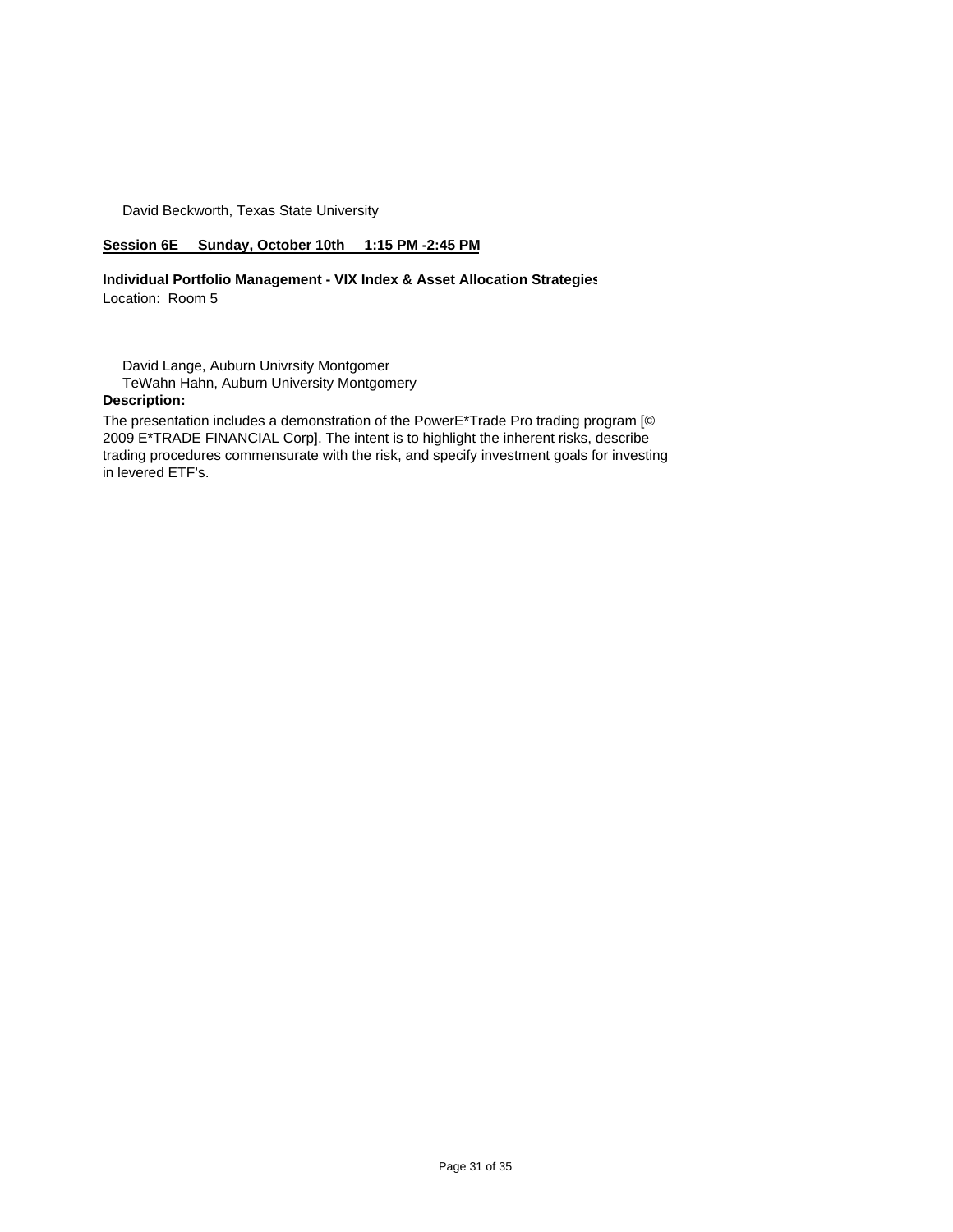### **Session 6E Sunday, October 10th 1:15 PM -2:45 PM**

**Special Session-- - Building CFP Board-Registered Financial Planning Programs in Colleges & Universities** Location: Room 5

Moderator: Vickie Hampton, Texas Tech University

Vickie Hampton, Texas Tech University Michele Warholic Wetherald, CFP Board of Standards

### **Description:**

The first objective of this panel is to focus on the process of registering a financial planning program at one's college/university through CFP Board, the national certifying body for Certified Financial Planner<sup>TM</sup> certificants. Senior staff from CFP Board will provide guidance into how and why a university interested in offering a financial planning degree option for students would become a registered program. The second objective is to discuss the various issues and decisions that must be made addresses prior to registering a program.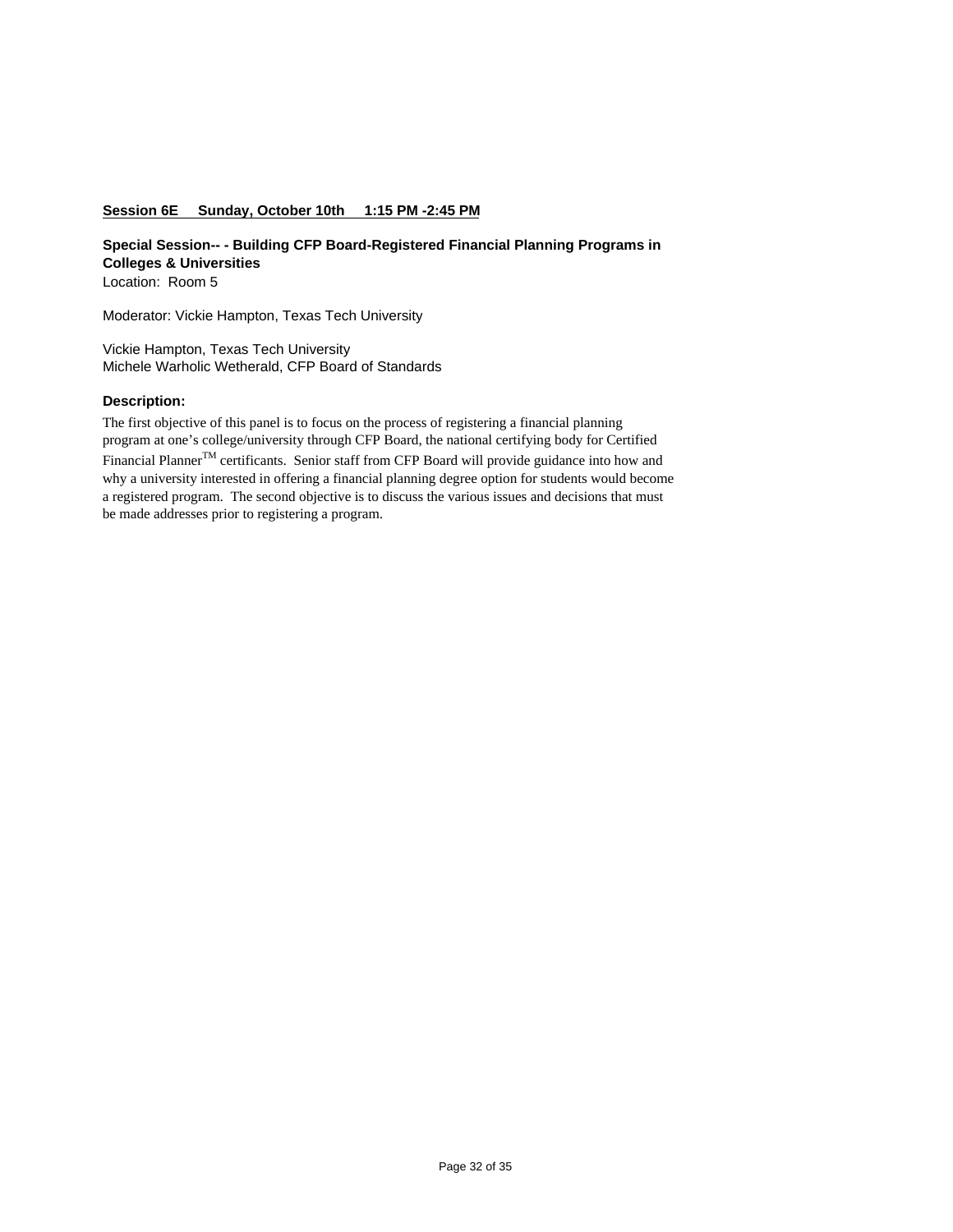#### **INDEX OF PARTICIPANTS WITH SESSION NUMBERS E-mail**

Agan, Michael, 4B Michael.Agan@axadistributors.com Akay, Ozzy, 5C Ozzy.Akay@ttu.edu Allen, Grace, 3A alleng@wcu.edu allred, Sharadee, 1B and the studies of the studies of the studies of the studies of the studies of the studies of the studies of the studies of the studies of the studies of the studies of the studies of the studies of th Anenson, T. Leigh, 3B klahey@uakron.edu Balik, Robert, 3D robert.balik@wmich.edu Beckworth, David, 6D db52@txstate.edu Blasé, James, 4B jimblase@blaselaw.com Boscaljon, Brian, 3D, 4B blb30@psu.edu blb30@psu.edu blb30@psu.edu blb30@psu.edu Britt, Sonya, 3C, 1D sandra.huston@ttu.edu Browning, Christopher, 5B christopher, 5B christopher, m.browning@ttu.edu Buie, Elissa, 5F Burge, Will, 6A will.burge@ttu.edu Carpenter, Caryl, 2A cecarpenter@mail.widener.edu Casas, C Augustos, 6B acasas@stac.edu Chaffin, Charles, 6E Chang, Rosita P., 3D qianqiu@hawaii.edu Chatteriee, Swarn, 1B lpalmer@fcs.uga.edu Cheng, Yuanshan, 5C Duncan.williams@ttu.edu Chieffe, Natalie, 2D chieffe@ohio.edu Chittenden, William, 2A, 2B wc10@txstate.edu Chong, James, 2D james.chong@csun.edu Clark, John, 4B john.clark88@gmail.com Cumbie, Guy 2E Cummings, Benjamin, 3A shaun.pfeiffer@ttu.edu.com Davis, Kevin, 6C kevin.davis@usafa.edu De Jong, Jack C., 3D qianqiu@hawaii.edu de la Torre, Cris, 6A criste de la Torre, Cris, 6A criste de la Torre, Cris.delatorre@unco.edu Dean, Lukas, 4C DEANL1@wpunj.edu Detzel, Larry, 5D ldetzel@csusm.edu **Dhatt, Manjeet, 6A** dramatic community of the community of the community of the community of the community of the community of the community of the community of the community of the community of the community of the commu Domain, Dale, 5D domian@yorku.ca Dravenstott, John, 2D chieffe@ohio.edu Dubil, Robert, 4D, 3B robert.dubil@business.utah.edu Durband, Dorothy, 4E, 3C mitzi.lauderdale@ttu.edu Eilers Lahey, Karen, 3B, 5A klahey@uakron.edu Eisinger, Robert M., 5C schleef@lclark.edu Evensky, Harold, 2E, 4D,5A harold@evensky.com hardd@evensky.com Eyssell , Thomas H., 4C Eyssell T Control of the Eyssell T Construction of the Eyssell T Construction of the Eyssell T Construction of the Eyssell T Construction of the Eyssell T Construction of the Eyssell T Construction Fevurly, Keith, 1A kfevurly@mscd.edu Finke, Michael, 2C, 1C, 5B, 5D, 4D michael.fink@ttu.edu Fontes , Angela, 4E Fontes-Angela@norc.org and the state of the state of the state of the state of the state of the state of the state of the state of the state of the state of the state of the state of the state of the st Fraser, Steven, 6C kevin.davis@usafa.edu Gibson, Philip, 4E philip.Gibson@ttu.edu Gitman, Lawrence, 6B E.TRAHAN@neu.edu Goetz, Joseph, 1B lpalmer@fcs.uga.edu Grable, John, 1D, 3C is a state of the state of the state of the state of the state of the state of the state of the state of the state of the state of the state of the state of the state of the state of the state of the s Graham, Lise, 4A graham.lise@uwlax.edu

Frank, Larry, 1D and the state of the state of the state of the state of the state of the state of the state of the state of the state of the state of the state of the state of the state of the state of the state of the st Griesdorn, Tim, 5A, 2C times and the control of the control of the control of the control of the control of the control of the control of the control of the control of the control of the control of the control of the contr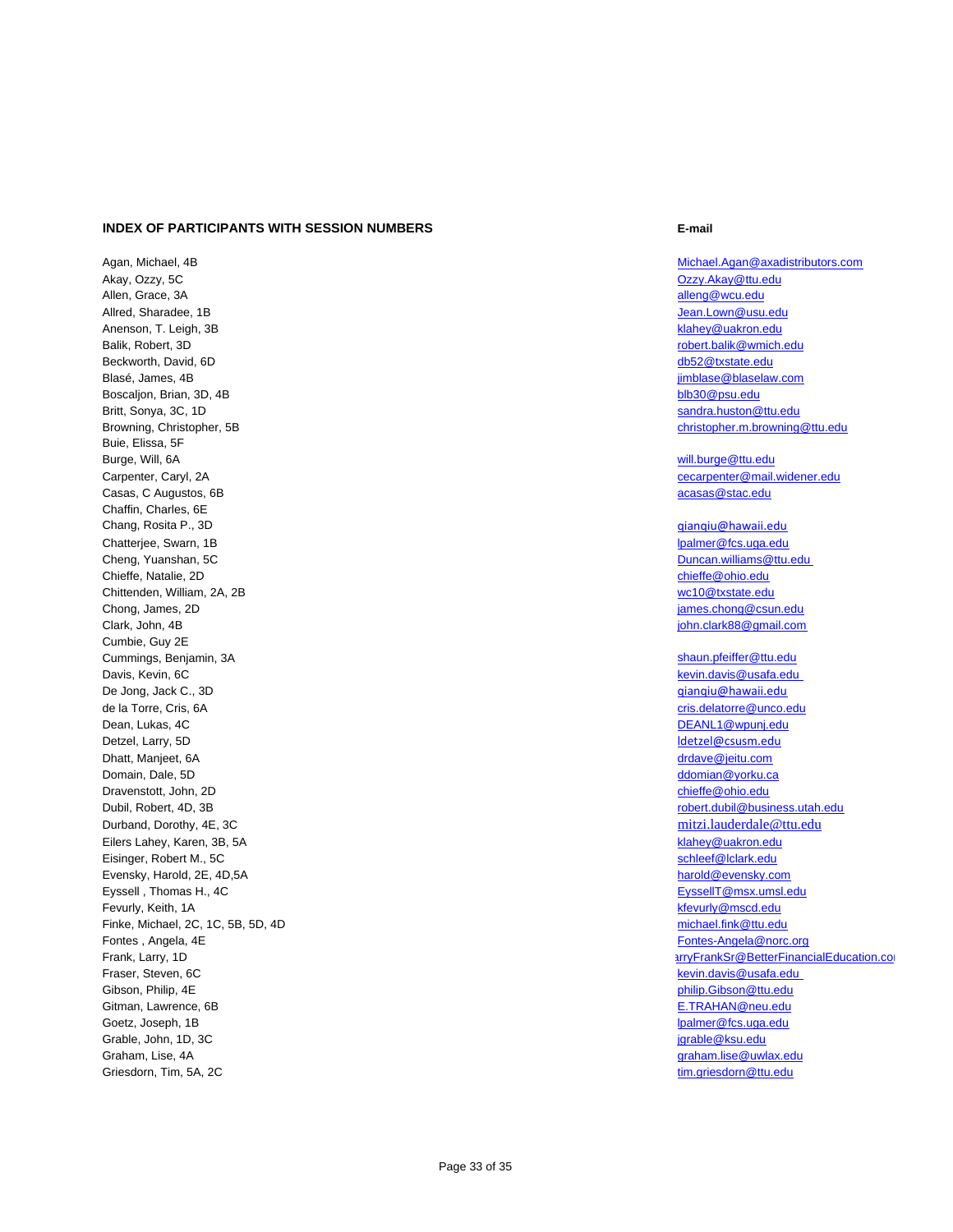Grubman, James , 3B djaffe@dennisjaffe.com Gustafson, William, 4C<br>
Gustafson, William, 4C Hahn, TeWahn, 5E Hampton, Vickie, 5A, 6E vickie.hampton@ttu.edu Hanna, Sherman, 6B, 4C, 2B hanna.1@osu.edu hanna.1@osu.edu hanna.1@osu.edu Harrison, David, 6A will.burge@ttu.edu Haser, Jeanne, 1B, 3B jhaser@ric.edu Hatfield, Stacia, 2C stacia@staciahatfield.com Holzhauer, Hunter, 1D **hmh14@psu.edu** Hood, Matthew, 4B john.clark88@gmail.com Huston, Sandra, 3C, 2B, 4D sandra.huston@ttu.edu Jaffe, Dennis, 3B djaffe@dennisjaffe.com Jennings, William, 2D wj@williamjennings.com Johnson, David, 6A drdave@jeitu.com Katz, Deena, 5A vickie.hampton@ttu.edu Kee, James, 2D jkee@stmmltd.com Kiymaz, Halil HKIYMAZ@rollins.edu Klement, Joachim, 1D Klontz , Paul T., 2C ted@klontzconsulting.com Krishnan, V. Sivarama, 3A vkrishnan, 2008, 2009, 2009, 2009, 2009, 2009, 2009, 2009, 2009, 2009, 2009, 2009, 200 Kudrimoti, Sanjay, 2A regional state of the state of the state of the state of the state of the state of the state of the state of the state of the state of the state of the state of the state of the state of the state of Laatsch, Frank, 1C Francis.Laatsch@usm.edu LaFond, C. Andrew, 1A malhotrad@philau.edu and the control of the control of the control of the control of the control of the control of the control of the control of the control of the control of the control of the contro Lange, David, 4A, 5E dlange@aum.edu Lauderdale, Mitzi, 4E mitzi.lauderdale@ttu.edu Lawrence, Frances, 3E Francis.Laatsch@usm.edu LeSage, James, 6D **Km43@txstate.edu** Letkiewicz, Jodi, 2A Letkiewicz.2@osu.edu Lewis, Mandell, 1C lewis, Mandell, 1C lewis, Mandell @yahoo.com Lindamood, Suzanne, 2B suzanne, 2B suzanne @lindamood.com Liu, Qianqiu, 3D qianqiu@hawaii.edu Lown, Jean M., 3C, 1B, 5B Jean.Lown@usu.edu Luther, Raminder, 2A research and the studies of the studies of the studies of the studies of the studies of the studies of the studies of the studies of the studies of the studies of the studies of the studies of the stud Lytton, Ruth, 2E Lytton, Ruth, 3E Malhotra, DK, 1A malhotrad@philau.edu Martinez, Rutilio, 6A cris.delatorre@unco.edu Matthews, Claire, 6A Contract and the contract of the contract of the contract of the C.D.Matthews@massey.ac.nz McCormack, Joseph, 3A WhitworthJ@uhcl.edu McCullough, Jill B., 4B jillmcul@yahoo.com McLeod, Robert W., 1D Mengwang, Ross, 6B mitch1jb@cmich.edu Mensah, Lisa, 1C lewmandell@yahoo.com Meredith, Betty, 5A is a state of the state of the state of the state of the state of the state of the state of the state of the state of the state of the state of the state of the state of the state of the state of the st Michelson, Stuart, 1E, 2E, 3E smichels@stetson.edu Milevsky, A, 6C milevsky@yorku.ca Milevsky, C, 6C milevsky@yorku.ca Milevsky, Moshe, 6C and the state of the state of the state of the state of the state of the state of the state of the state of the state of the state of the state of the state of the state of the state of the state of the

Hause, Christopher, 4A Dick@ethicaledgeconsulting.com arryFrankSr@BetterFinancialEducation.co Lemoine, Craig, 5A craig.lemoine @theamericancollege.edu Limpaphayom, Piman, 4A piman.limpaphayom@sasin.edu Longkani, Ravi, 4A piman.limpaphayom@sasin.edu

McClatchey, Christine, 6A Christine, 6A Christine.McClatchey@unco.edu